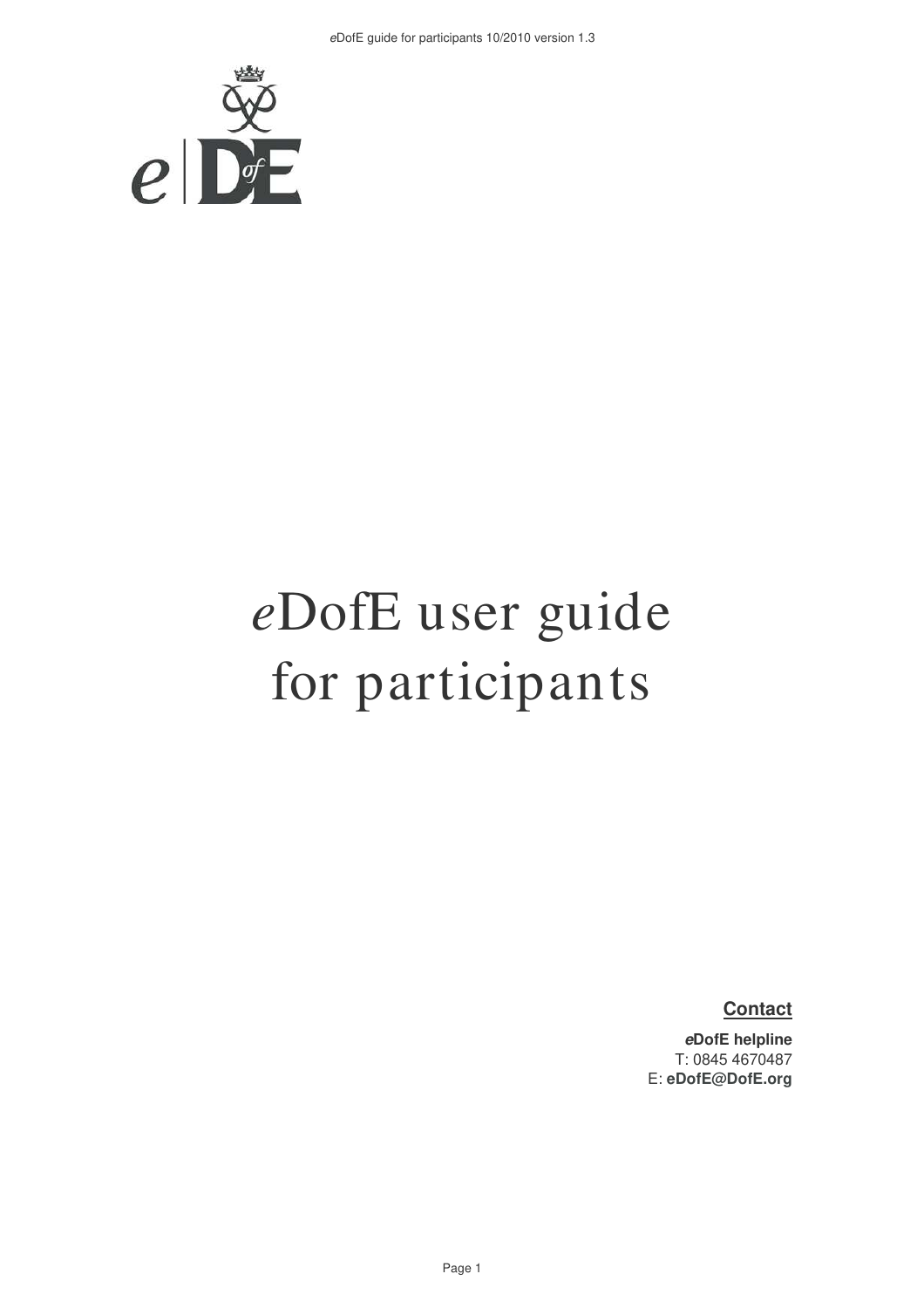# Introduction

**System Requirements:** To use eDofE you will need internet access and to allow pop-ups for our website. We currently support IE6 and later, though upgrading from IE6 is recommended. We also support Firefox from v3, Safari from v4, Chrome from v4 and Opera from v10. To use On-line mapping with eDofE you will need to download Silverlight.

Our developers are still working on several areas of eDofE (shown in red). These guides will be updated when the new functions are working, and we will publicise the updates via the news section.

### **What is eDofE?**

eDofE is an interactive online system that helps you to manage your DofE programme and Leaders monitor your progress. Accompanying the system is your Welcome Pack and the facility to create an offline Achievement Pack which you will be able to keep.

#### **What is your role as a participant?**

- Fill out the enrolment form
- Pay registration fee
- **Receive Welcome Pack**
- − Receive your username and password
- Access and enter compulsory details
- Decide on your sectional timescales and activities
- − Work on your DofE programme and upload evidence.

### **The main eDofE process for participants**



### **Contents**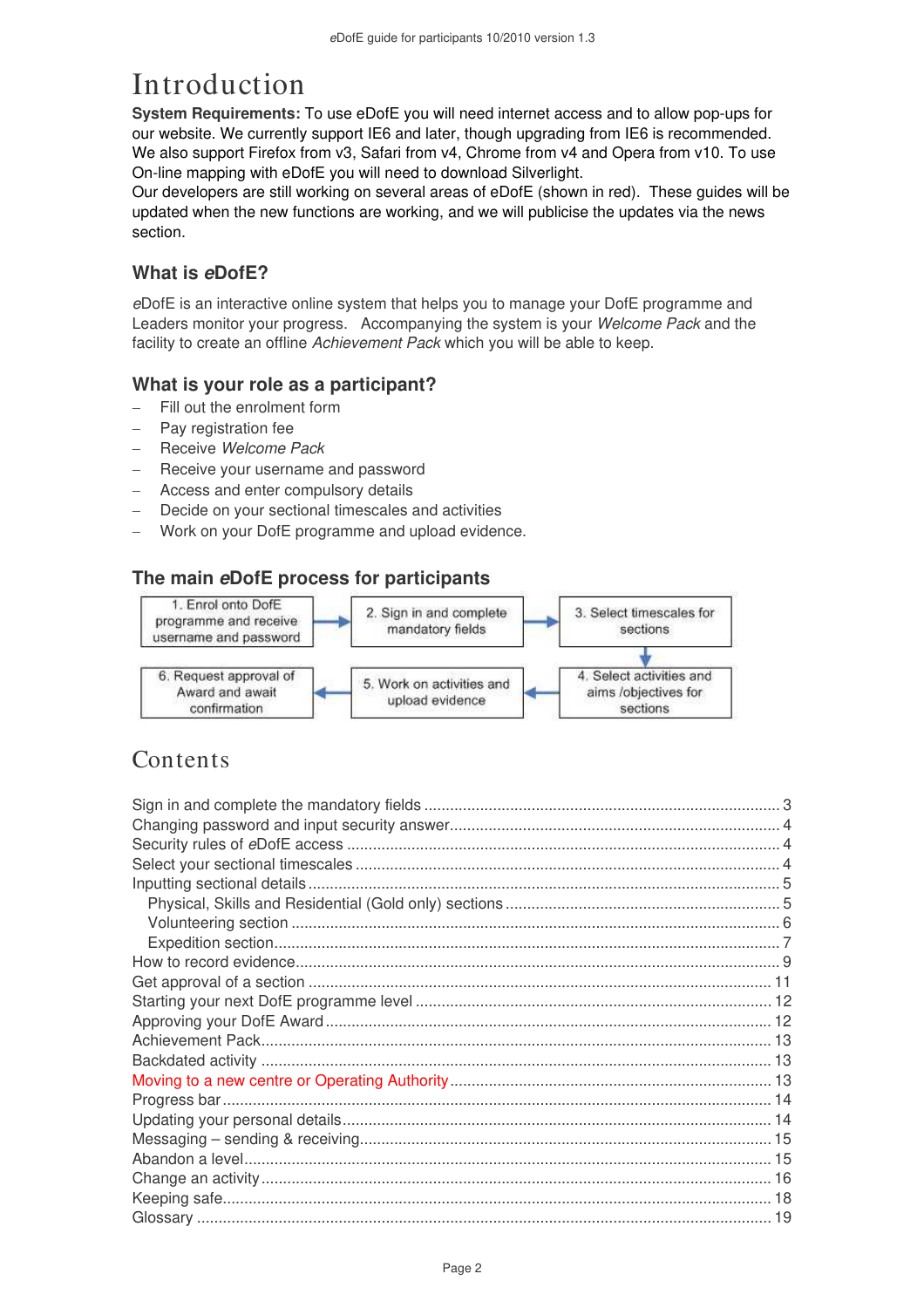# Sign in and complete the mandatory fields

1. Before you can start using eDofE you must have received your username and password from your Leader/Operating Authority or via an email sent to your personal email address.

#### **I've forgotten my username and/or password - what can I do?**

1<sup>st</sup> - Contact the person who gave you the details, they might have a copy.

2<sup>nd</sup> - If it's the username, contact your Leader who can find this out for you. If it's the password, contact your Leader to help reset your password (you may need to provide your email address).

2. Open up your Internet browser and go to **www.eDofE.org/login.aspx**. Fill in your username and password and click 'Sign In'. All users have to complete the listed mandatory fields. A red '!' indicates this has not been completed.

Upon completion of your mandatory fields the system will automatically lead you to point 3 'Select your sectional timescales':

| Username<br>Password<br>Sign In<br>WELCOME TO THE DOFE!<br>Before you can get started we need to ask you a few questions to get your eDofE account up and running. this should<br>only take a couple of minutes<br><b>SIGN OUT WITHOUT SAVING</b><br>$I = M$ andatory<br><b>L. YOUR ADDRESS</b><br>Enter your House liumber or liame and Postcode and click 'Find My Address' to automatically fill in your address details.<br>Street Name:<br>House Number/Name:<br>7<br>Ï<br>Postcode:<br>Address Line 2:<br>Address Line 3:<br>Find My Address<br>Town:<br>County:<br>Country:<br>United Kingdom<br>Email Address:<br>info@dofe.org<br>2. ETHNICITY<br>3. EMERGENCY CONTACT<br>Please let us know your next of kin (normally one of your parents).<br>In order to make sure we are making the Doff an equal<br>opporunities charity, please select your ethnicity. This is used for<br>statistical purposes only.<br>First Name:<br>Please select<br>Ethnioty:<br>v. J<br>Last Name:<br>Relationship:<br>Please select<br>Contact Number:<br>4. PASSWORD<br>You will need a new password to sign in to eDoft: it must contain at least one capital letter, one lower case letter and one number and be<br>at least 6 characters long.<br>New Password:<br>y<br>Confirm Password:<br><b>5. SECURITY QUESTION</b><br>Your security question is used if you ever forget your password, please select one and give an answer.<br>Security Question:<br>My Mother's Maiden Name?<br>$\sim$ 0<br>Security Answer: |  |  |   |
|-----------------------------------------------------------------------------------------------------------------------------------------------------------------------------------------------------------------------------------------------------------------------------------------------------------------------------------------------------------------------------------------------------------------------------------------------------------------------------------------------------------------------------------------------------------------------------------------------------------------------------------------------------------------------------------------------------------------------------------------------------------------------------------------------------------------------------------------------------------------------------------------------------------------------------------------------------------------------------------------------------------------------------------------------------------------------------------------------------------------------------------------------------------------------------------------------------------------------------------------------------------------------------------------------------------------------------------------------------------------------------------------------------------------------------------------------------------------------------------------------------------------|--|--|---|
|                                                                                                                                                                                                                                                                                                                                                                                                                                                                                                                                                                                                                                                                                                                                                                                                                                                                                                                                                                                                                                                                                                                                                                                                                                                                                                                                                                                                                                                                                                                 |  |  |   |
|                                                                                                                                                                                                                                                                                                                                                                                                                                                                                                                                                                                                                                                                                                                                                                                                                                                                                                                                                                                                                                                                                                                                                                                                                                                                                                                                                                                                                                                                                                                 |  |  |   |
|                                                                                                                                                                                                                                                                                                                                                                                                                                                                                                                                                                                                                                                                                                                                                                                                                                                                                                                                                                                                                                                                                                                                                                                                                                                                                                                                                                                                                                                                                                                 |  |  |   |
|                                                                                                                                                                                                                                                                                                                                                                                                                                                                                                                                                                                                                                                                                                                                                                                                                                                                                                                                                                                                                                                                                                                                                                                                                                                                                                                                                                                                                                                                                                                 |  |  |   |
|                                                                                                                                                                                                                                                                                                                                                                                                                                                                                                                                                                                                                                                                                                                                                                                                                                                                                                                                                                                                                                                                                                                                                                                                                                                                                                                                                                                                                                                                                                                 |  |  |   |
|                                                                                                                                                                                                                                                                                                                                                                                                                                                                                                                                                                                                                                                                                                                                                                                                                                                                                                                                                                                                                                                                                                                                                                                                                                                                                                                                                                                                                                                                                                                 |  |  |   |
|                                                                                                                                                                                                                                                                                                                                                                                                                                                                                                                                                                                                                                                                                                                                                                                                                                                                                                                                                                                                                                                                                                                                                                                                                                                                                                                                                                                                                                                                                                                 |  |  |   |
|                                                                                                                                                                                                                                                                                                                                                                                                                                                                                                                                                                                                                                                                                                                                                                                                                                                                                                                                                                                                                                                                                                                                                                                                                                                                                                                                                                                                                                                                                                                 |  |  |   |
|                                                                                                                                                                                                                                                                                                                                                                                                                                                                                                                                                                                                                                                                                                                                                                                                                                                                                                                                                                                                                                                                                                                                                                                                                                                                                                                                                                                                                                                                                                                 |  |  |   |
|                                                                                                                                                                                                                                                                                                                                                                                                                                                                                                                                                                                                                                                                                                                                                                                                                                                                                                                                                                                                                                                                                                                                                                                                                                                                                                                                                                                                                                                                                                                 |  |  |   |
|                                                                                                                                                                                                                                                                                                                                                                                                                                                                                                                                                                                                                                                                                                                                                                                                                                                                                                                                                                                                                                                                                                                                                                                                                                                                                                                                                                                                                                                                                                                 |  |  |   |
|                                                                                                                                                                                                                                                                                                                                                                                                                                                                                                                                                                                                                                                                                                                                                                                                                                                                                                                                                                                                                                                                                                                                                                                                                                                                                                                                                                                                                                                                                                                 |  |  |   |
|                                                                                                                                                                                                                                                                                                                                                                                                                                                                                                                                                                                                                                                                                                                                                                                                                                                                                                                                                                                                                                                                                                                                                                                                                                                                                                                                                                                                                                                                                                                 |  |  |   |
|                                                                                                                                                                                                                                                                                                                                                                                                                                                                                                                                                                                                                                                                                                                                                                                                                                                                                                                                                                                                                                                                                                                                                                                                                                                                                                                                                                                                                                                                                                                 |  |  |   |
|                                                                                                                                                                                                                                                                                                                                                                                                                                                                                                                                                                                                                                                                                                                                                                                                                                                                                                                                                                                                                                                                                                                                                                                                                                                                                                                                                                                                                                                                                                                 |  |  |   |
|                                                                                                                                                                                                                                                                                                                                                                                                                                                                                                                                                                                                                                                                                                                                                                                                                                                                                                                                                                                                                                                                                                                                                                                                                                                                                                                                                                                                                                                                                                                 |  |  |   |
|                                                                                                                                                                                                                                                                                                                                                                                                                                                                                                                                                                                                                                                                                                                                                                                                                                                                                                                                                                                                                                                                                                                                                                                                                                                                                                                                                                                                                                                                                                                 |  |  |   |
|                                                                                                                                                                                                                                                                                                                                                                                                                                                                                                                                                                                                                                                                                                                                                                                                                                                                                                                                                                                                                                                                                                                                                                                                                                                                                                                                                                                                                                                                                                                 |  |  |   |
|                                                                                                                                                                                                                                                                                                                                                                                                                                                                                                                                                                                                                                                                                                                                                                                                                                                                                                                                                                                                                                                                                                                                                                                                                                                                                                                                                                                                                                                                                                                 |  |  | j |
|                                                                                                                                                                                                                                                                                                                                                                                                                                                                                                                                                                                                                                                                                                                                                                                                                                                                                                                                                                                                                                                                                                                                                                                                                                                                                                                                                                                                                                                                                                                 |  |  |   |
|                                                                                                                                                                                                                                                                                                                                                                                                                                                                                                                                                                                                                                                                                                                                                                                                                                                                                                                                                                                                                                                                                                                                                                                                                                                                                                                                                                                                                                                                                                                 |  |  |   |
|                                                                                                                                                                                                                                                                                                                                                                                                                                                                                                                                                                                                                                                                                                                                                                                                                                                                                                                                                                                                                                                                                                                                                                                                                                                                                                                                                                                                                                                                                                                 |  |  |   |
|                                                                                                                                                                                                                                                                                                                                                                                                                                                                                                                                                                                                                                                                                                                                                                                                                                                                                                                                                                                                                                                                                                                                                                                                                                                                                                                                                                                                                                                                                                                 |  |  |   |
|                                                                                                                                                                                                                                                                                                                                                                                                                                                                                                                                                                                                                                                                                                                                                                                                                                                                                                                                                                                                                                                                                                                                                                                                                                                                                                                                                                                                                                                                                                                 |  |  |   |
|                                                                                                                                                                                                                                                                                                                                                                                                                                                                                                                                                                                                                                                                                                                                                                                                                                                                                                                                                                                                                                                                                                                                                                                                                                                                                                                                                                                                                                                                                                                 |  |  |   |
|                                                                                                                                                                                                                                                                                                                                                                                                                                                                                                                                                                                                                                                                                                                                                                                                                                                                                                                                                                                                                                                                                                                                                                                                                                                                                                                                                                                                                                                                                                                 |  |  |   |
|                                                                                                                                                                                                                                                                                                                                                                                                                                                                                                                                                                                                                                                                                                                                                                                                                                                                                                                                                                                                                                                                                                                                                                                                                                                                                                                                                                                                                                                                                                                 |  |  |   |
|                                                                                                                                                                                                                                                                                                                                                                                                                                                                                                                                                                                                                                                                                                                                                                                                                                                                                                                                                                                                                                                                                                                                                                                                                                                                                                                                                                                                                                                                                                                 |  |  |   |
|                                                                                                                                                                                                                                                                                                                                                                                                                                                                                                                                                                                                                                                                                                                                                                                                                                                                                                                                                                                                                                                                                                                                                                                                                                                                                                                                                                                                                                                                                                                 |  |  |   |
|                                                                                                                                                                                                                                                                                                                                                                                                                                                                                                                                                                                                                                                                                                                                                                                                                                                                                                                                                                                                                                                                                                                                                                                                                                                                                                                                                                                                                                                                                                                 |  |  |   |
|                                                                                                                                                                                                                                                                                                                                                                                                                                                                                                                                                                                                                                                                                                                                                                                                                                                                                                                                                                                                                                                                                                                                                                                                                                                                                                                                                                                                                                                                                                                 |  |  |   |
|                                                                                                                                                                                                                                                                                                                                                                                                                                                                                                                                                                                                                                                                                                                                                                                                                                                                                                                                                                                                                                                                                                                                                                                                                                                                                                                                                                                                                                                                                                                 |  |  |   |
|                                                                                                                                                                                                                                                                                                                                                                                                                                                                                                                                                                                                                                                                                                                                                                                                                                                                                                                                                                                                                                                                                                                                                                                                                                                                                                                                                                                                                                                                                                                 |  |  |   |
|                                                                                                                                                                                                                                                                                                                                                                                                                                                                                                                                                                                                                                                                                                                                                                                                                                                                                                                                                                                                                                                                                                                                                                                                                                                                                                                                                                                                                                                                                                                 |  |  |   |
| Save My Details                                                                                                                                                                                                                                                                                                                                                                                                                                                                                                                                                                                                                                                                                                                                                                                                                                                                                                                                                                                                                                                                                                                                                                                                                                                                                                                                                                                                                                                                                                 |  |  |   |

#### **Areas which you will find useful**

- PERSONAL INFORMATION to update your personal details/password/username
- LEVELS to access the DofE programme which you are working on
- − NEWS to see the latest news
- − ALERTS on the bottom right of your homepage. This will inform you whenever your Leader has approved something such as your sectional evidence etc.
- − PROGRESS (BAR) To see how much of the sections you have completed. You do not need to reach 100% to achieve your Award.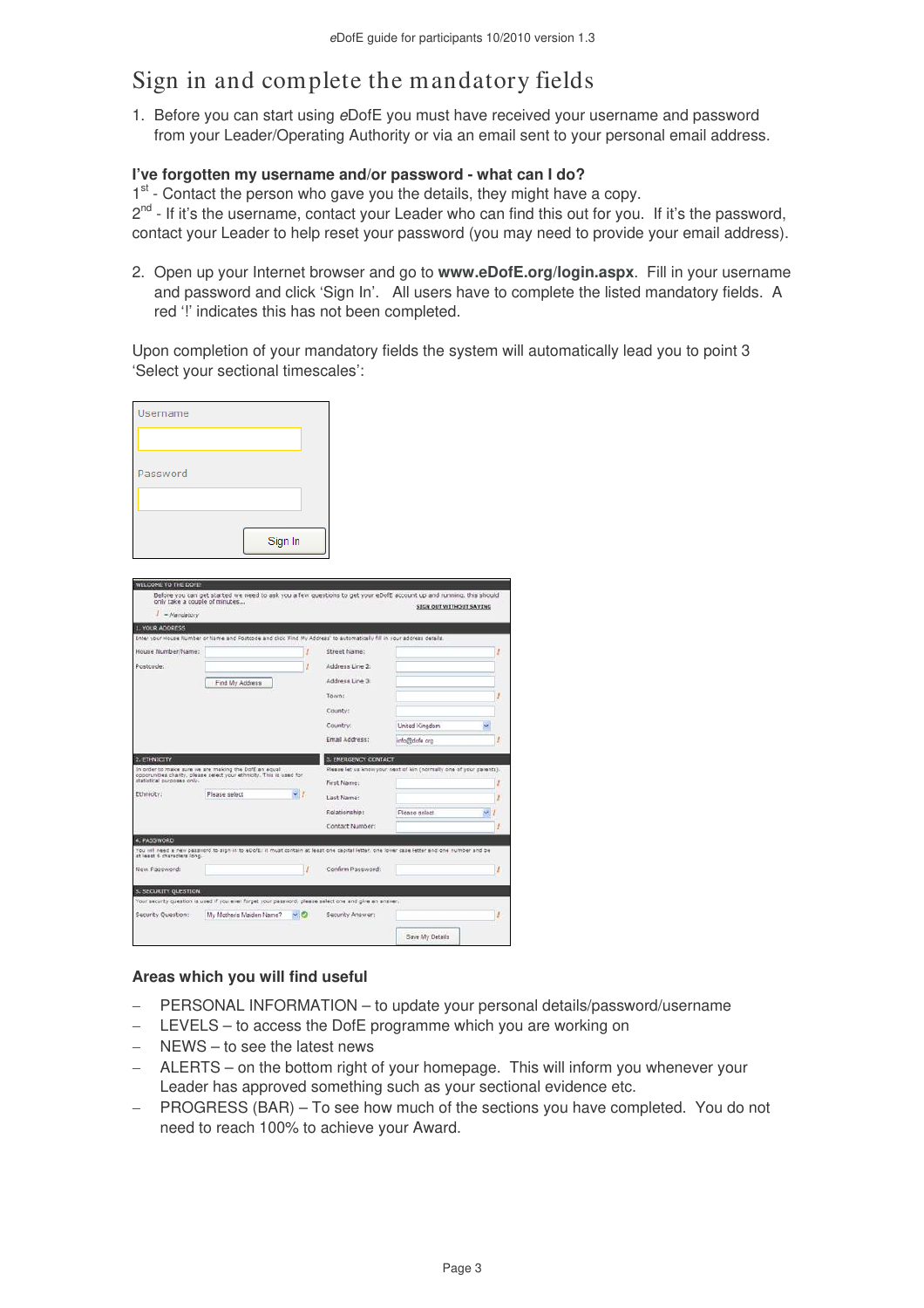# Changing password and input security answer

For data protection requirements it's important you know how to change your username and password.

- 3. Click on 'Personal Information' and then 'Login Info'.
- 4. Click on the 'Change Password' button. It must include letters and numbers and be more than six characters.
- 5. Input your choice of password and repeat it. **Note**: This is case sensitive so be careful!
- 6. Click on 'Save Changes' and you now have your new password.
- 7. Enter your security answer to the 'Personal Security Question' and click on 'Save Changes'. This is used to prompt you when you forget your password.

### Security rules of *e*DofE access

- 1. **Your login to eDofE is timed**. Remember to log out from eDofE if you move away from the computer. This is for security purposes and there is a timing out rule. If you do not perform any actions in eDofE after 30 minutes then the system will automatically log you out.
- 2. **Security question**. If you have forgotten your password and you have previously entered an answer to the security question, you have three attempts to enter the correct password. Failure means you cannot access your account for up to 1 hour.
- 3. **Password creation**. Passwords must be six figures long and it must be alphanumeric. Be careful as it is case sensitive.

### Select your sectional timescales

You decide on how long you want to do each section for. You should have discussed your DofE programme with your DofE Leader:

- 1. Click your DofE programme level (e.g. Bronze, Silver or Gold).
- 2. Click on 'Durations'.
- 3. Choose the duration for each section by selecting from the drop down menus.
- 4. Once you have decided on the timescales, click on 'Confirm Durations'. You can now select your activities for each section.

|                                             | Mandatory field (*)                                                    |
|---------------------------------------------|------------------------------------------------------------------------|
| <b>Select Durations</b>                     |                                                                        |
| decided to undertake for the longer period. | Please use the drop-downs below to show which Section you have<br>Help |
| Volunteering Duration:                      | 6 months                                                               |
|                                             | 3 months                                                               |
| Physical Duration:                          |                                                                        |
|                                             |                                                                        |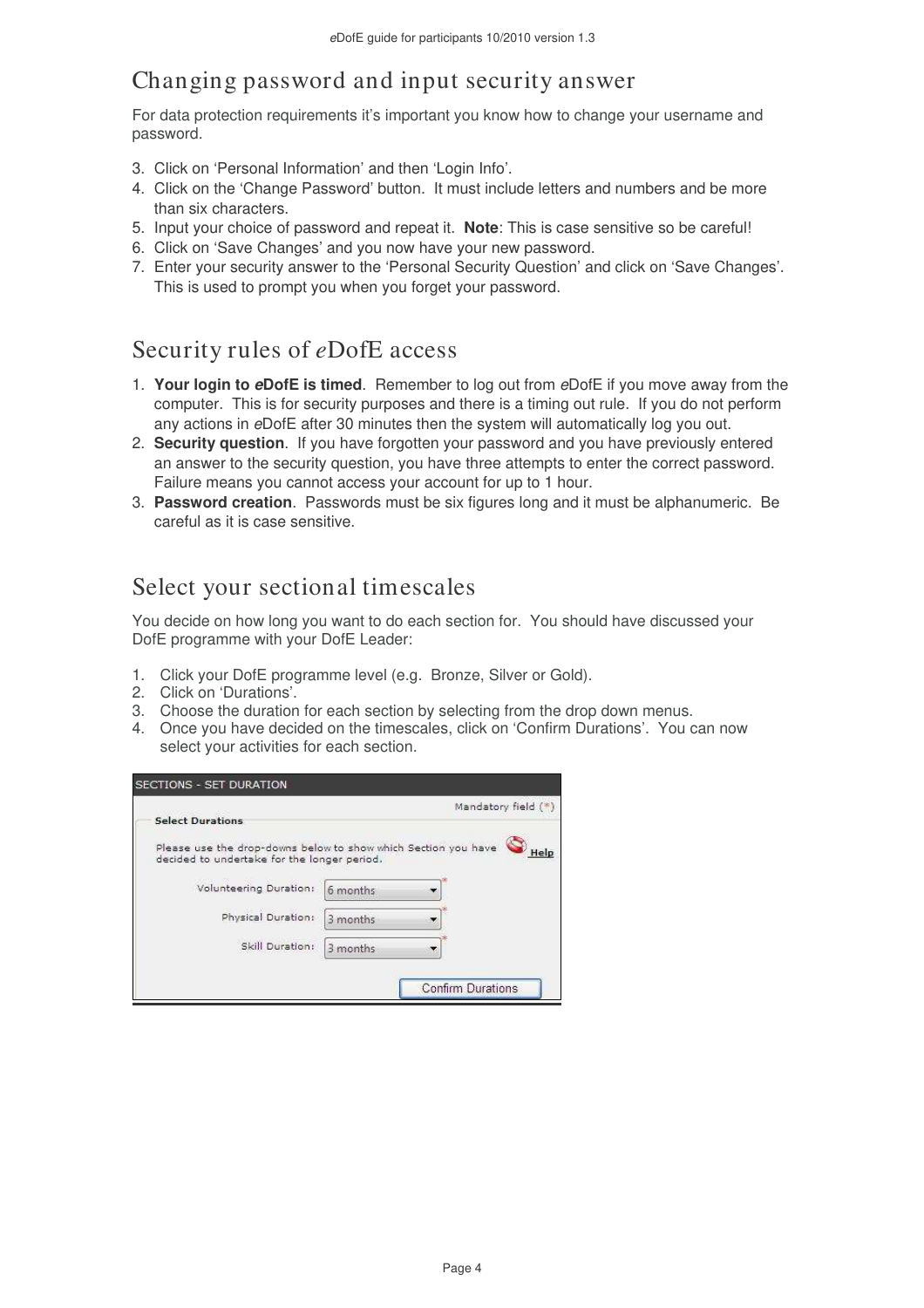### Inputting sectional details **Physical, Skills and Residential (Gold only) sections**

Now you have to choose an activity for each section. You should research what interests you and whether you can find suitable opportunities in your area. Once you are satisfied with your choice and have discussed it with your DofE Leader, you can record the activity in your eDofE account.

- 1. Click your DofE programme level (e.g. Bronze, Silver or Gold)
- 2. Select the section: Physical, Skills or Residential (Gold only)
- 3. Fill in the start date or use the calendar to pick the date.

**I've entered the wrong date, how do I change it?** – You can edit this until you submit the objectives to your Leader. After that you need to ask your Leader who can change it.

**Backdate a section:** You can only backdate one section for up to three months if it is before your enrolment date and you meet the age requirements (see page 9).

**Note:** If you have been waiting for your account while you have been doing your sections you are able to set an earlier sectional start date.

|                                                                              |                                                                     | Mandato  |
|------------------------------------------------------------------------------|---------------------------------------------------------------------|----------|
| <b>My Physical Section Timescales</b>                                        |                                                                     |          |
| Selected minimum duration:                                                   | 3 months                                                            |          |
| My planned section start date:                                               | 01/03/2009                                                          | HIL      |
| With my earliest completion<br>date being on or after:                       | 01/06/2009                                                          |          |
| <b>My Physical Section Activity</b>                                          |                                                                     |          |
| What kind of physical activity do<br>I want to start doing or improve<br>at? | Dance                                                               |          |
| The physical activity I have<br>chosen:                                      | salsa dancing                                                       |          |
| How My Physical Activity Will Help Me Develop                                |                                                                     |          |
| How will I find out how I can do<br>this locally?                            | Look for contacts at<br>dance club/school<br>from the local library | ×<br>Ń.  |
|                                                                              |                                                                     |          |
| What am I specifically going to<br>do?                                       | Understand how to<br>dance because i dont<br>have a clue.           | $\wedge$ |
|                                                                              |                                                                     | Ń.       |
| Where am I going to do it?                                                   | At the club/school or<br>train at home                              | ×.       |
|                                                                              |                                                                     | ×        |
| How is this going to help me<br>get more physically fit and<br>healthy?      | By dancing alot of<br>course!                                       | ×        |
|                                                                              |                                                                     | Q,       |
| What do I want to achieve?<br>What are my specific goals?                    | To try and reach<br>intermediate level                              | $\sim$   |
|                                                                              |                                                                     | $\vee$   |
| Who is going to help me with<br>my activity?                                 | The teacher at the<br>club/school                                   | $\sim$   |
|                                                                              |                                                                     | Ń.       |
| What evidence will I collect to<br>show my progress?                         | I like to use pictures<br>and MP4 video                             | ×        |
|                                                                              |                                                                     |          |
| <b>My Physical Activity Personal Goals</b>                                   |                                                                     |          |
| The personal goals I have set<br>myself are:                                 | To dance confidently<br>without any<br>supervision                  | ×        |
|                                                                              |                                                                     |          |

- 4. Choose the category that best reflects your activity by selecting from the drop down menu.
- 5. You can type into the 'activity I have chosen' box or select from the predefined drop down menu.
- 6. Complete each question by typing into boxes.
- 7. Click on 'Save'. Once you are happy with all your answers click 'Request Approval'. Your Leader will be alerted as to your choice of activity. They will approve or reject your choices.

**Not sure of your objectives**: If you want to modify your objectives in future **do not** click 'Request Approval'. Only click it once you are satisfied with your final objectives. Once your Leader has approved your activity and objectives you cannot modify them.

**Note:** The Residential section (Gold only) requires the 'Personal Objectives' page to be completed as well.

8. You will now need to collect evidence from all of your activities (e.g. pictures /reports /personal activity log /statements from your Supervisor etc.). Upload them into eDofE and request approval from your Leader.

#### **How to complete the section**

After the minimum time duration has passed, you must get two areas approved by your Leader before the section can be finally completed and approved. These are:

- − Activity choice and objectives
- Evidence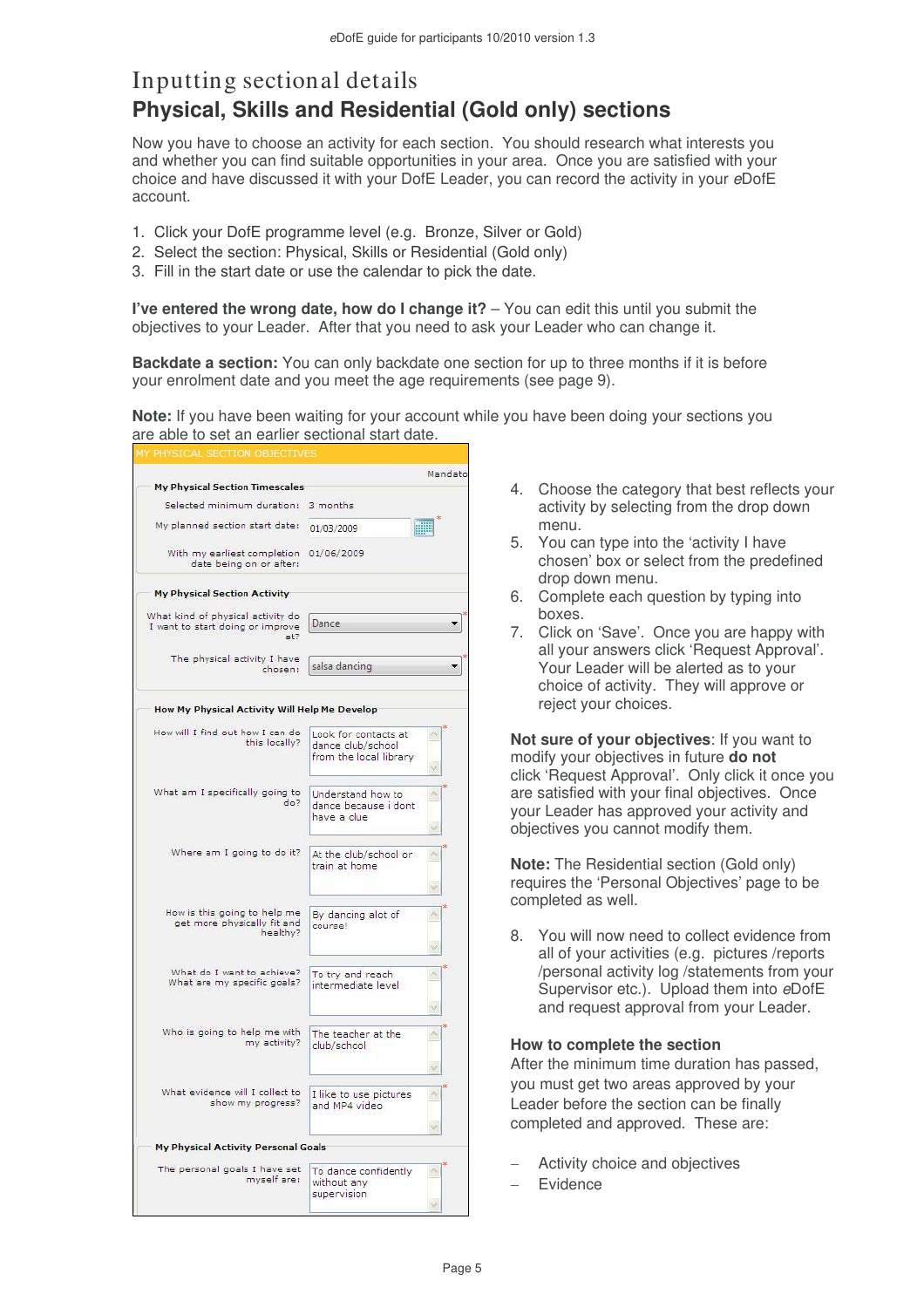### **Volunteering section**

The Volunteering section is slightly different from the Physical, Skills and Residential sections as you have a choice between working as an individual or as a team of friends.

**Individually**: If you want to work on this section on your own, set up this section as normal (like the Skills section), following the process for part D (the aims and objectives are split into two separate screens). Ignore the parts on eDofE where it mentions 'team' because it only has you as a team member.

| VOLUNTEERING - DEFINE AIM & ACTIVITY                                      |                                |      | MY VOLUNTEERING SECTION                                                                                                                                            |
|---------------------------------------------------------------------------|--------------------------------|------|--------------------------------------------------------------------------------------------------------------------------------------------------------------------|
| My Volunteering Section Timescales<br>Selected minimum duration: 6 months |                                | Help | <b>Volunteering Team Member</b><br>You are a member of the the Volunteering team 'John Brown's Volunteering<br>Section'.                                           |
| My planned section start date:                                            | <b>AND</b><br>01/03/2009       |      | Use Team Members to view the current members of the team.<br><b>Team Members</b>                                                                                   |
| With my earliest completion 01/09/2009<br>date being on or after:         |                                |      | <b>Team Aim</b>                                                                                                                                                    |
| The aim chosen for the VOLUNTEERING section is                            |                                |      | Use Team Aim to view the team's main aim and chosen activity for the<br>Volunteering.                                                                              |
| Volunteering Aim:                                                         | Helping animals in<br>need     | Help | Team Aim                                                                                                                                                           |
|                                                                           |                                |      | <b>No Personal Objectives</b>                                                                                                                                      |
| The Activity chosen is                                                    |                                |      | You have not specified your own personal objectives for the Volunteering.                                                                                          |
| What kind of Volunteering<br>activity do you want to do?                  | Working with the environmer    | Help | Use Personal Objectives to specify your personal objectives for the<br>Volunteering,<br>Personal Objectives                                                        |
| The Volunteering chosen<br>activity:                                      | Animal Welfare<br>$\checkmark$ |      | <b>No Training Syllabus</b>                                                                                                                                        |
|                                                                           |                                | Save | There has been no training syllabus defined for your team 'John Brown's<br>Volunteering Section', ask your team leader to set the training syllabus to<br>proceed. |

**Volunteering team:** Contact your Leader to explain that you want to begin the Volunteering section with other participants as part of team. You will need to agree what activity you want to do together. Your Leader will then create and name a team for you and your teammates on eDofE and will send you an invitation to join the team.

You will receive an invitation alert in your eDofE homepage. Check and accept/decline the invitation to join the team. If you see an error on the start date or activity, then contact your Leader. Only your DofE Leader can change the start date and activity choice.

| 06 August<br>2009      | Invite<br>Request         | Invitation to join the<br>team 'Animal Welfare<br>team'                    | <b>View</b><br>Action |
|------------------------|---------------------------|----------------------------------------------------------------------------|-----------------------|
|                        |                           | You have been invited to join the team 'Animal Welfare team', by Test Name | Close                 |
|                        |                           |                                                                            |                       |
|                        |                           |                                                                            |                       |
|                        | <b>Invitation Details</b> |                                                                            |                       |
|                        |                           | Team Type: Volunteering Team                                               |                       |
| <b>TEAM INVITATION</b> |                           | Team Name: Animal Welfare team                                             |                       |

#### **How to complete the Volunteering section**

After the minimum time duration (in months) has passed - you must get three areas approved by your Leader before you can complete the section.

- − Activity choice
- − Objectives
- − Evidence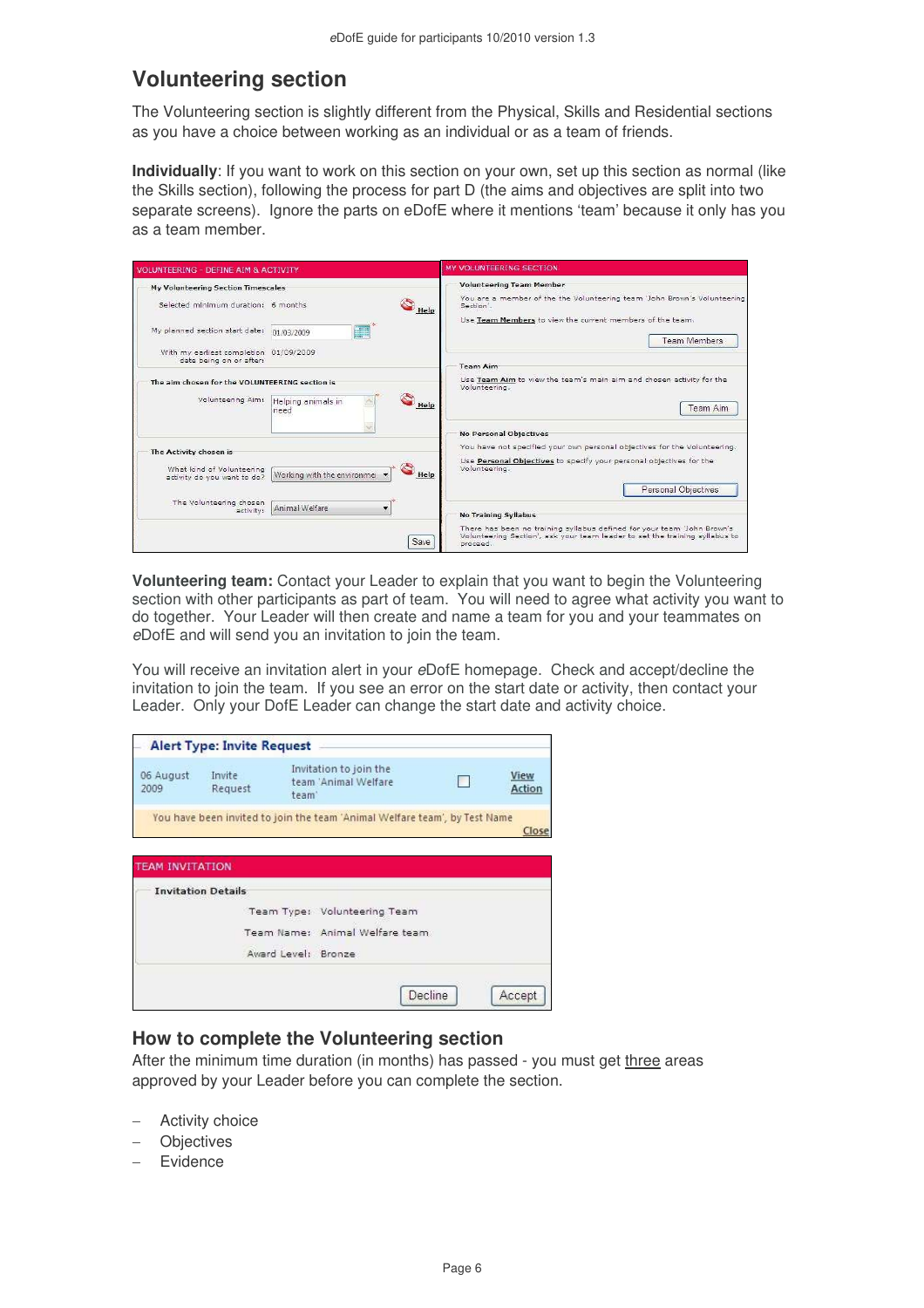### **Expedition section**

This Expedition section is very similar to the Skills, Physical and Residential sections. You must first contact your Expedition leader and team members to agree the overall aim and objectives. Participants must get four specific areas approved by the leader before this section can be completed.

- Aim and Personal objectives
- − Training
- Two Expedition plans (at least one practice and one qualifying plan)
- Evidence

| MY EXPEDITION SECTION                                                                                                                                                                                                                                                                                                        |                                                                                                                                                                                                                                                           |
|------------------------------------------------------------------------------------------------------------------------------------------------------------------------------------------------------------------------------------------------------------------------------------------------------------------------------|-----------------------------------------------------------------------------------------------------------------------------------------------------------------------------------------------------------------------------------------------------------|
| Aim<br>Use Aim to set or view the main aim and chosen mode of travel for the<br>Expedition.<br>Aim<br><b>Change Activity</b><br><b>Personal Objectives</b><br>Use Personal Objectives to view your personal objectives for the Expedition.                                                                                   | Aim and personal objectives<br>You'll need to complete the aims first and<br>then complete the objectives screen. If you<br>are satisfied with this then you must<br>remember to request approval from your<br>Leader by clicking the appropriate button. |
| Personal Objectives<br><b>Evidence</b><br>No evidence has been added for the selected Expedition activity.<br>Use Activity Evidence to record any evidence supporting your Expedition<br>activity.<br><b>Activity Evidence</b>                                                                                               | <b>Change activity:</b> If your aims and objectives<br>need to be changed/edited then you can<br>change activity BUT only if your previous<br>aims/objectives has been rejected by your<br>Leader.                                                        |
| <b>No Training</b><br>There has been no training defined. Use Training to view your training<br>framework along with your own personal check-list.<br><b>No Expedition Plan</b><br>There has been no Expedition plan created, use Create New Route Plan to<br>create a new plan for the Expedition.<br>Create New Route Plan | <b>Activity evidence</b><br>This operates exactly like the other sections.<br>You must enter a title and you have a choice<br>to add additional documents, images, videos,<br>audio downloads etc.                                                        |

#### **Training**

You'll need to complete the training matrix and request it for approval from your Leader. This can be done item by item or all elements at once.

| <b>EXPEDITION TRAINING FRAMEWORK</b>                                    |                                 |                                    |                                      |
|-------------------------------------------------------------------------|---------------------------------|------------------------------------|--------------------------------------|
| <b>Details</b>                                                          |                                 |                                    |                                      |
| Award Level: Silver                                                     |                                 |                                    |                                      |
| <b>Aim &amp; Mode of Travel</b>                                         |                                 |                                    |                                      |
| Expedition aim: Walk through Dartmoor                                   |                                 |                                    |                                      |
| Mode of Travel: Walking                                                 |                                 |                                    |                                      |
| <b>Training Framework</b>                                               |                                 |                                    |                                      |
| <b>Create</b><br><b>Expedition</b><br><b>Preparation</b><br><b>Form</b> |                                 |                                    | Help                                 |
| I have undertaken aspects of the Expedition training as follows:        |                                 |                                    |                                      |
| <b>Subject</b>                                                          | <b>Started</b><br>$(A  \nabla)$ | <b>Completed</b><br>$(A   \nabla)$ | <b>Approved</b>                      |
| <b>Expedition First Aid and Emergency</b><br>Training                   | Yes<br>M                        | Yes<br>M                           | Approved<br>M                        |
| Awareness of risk and health and<br>safety                              | Yes<br>ا⊽                       | Yes<br>☞                           | Approved<br>u                        |
| Navigation and Route planning                                           | Yes<br>☞                        | Yes<br>▿                           | Approved<br>$\checkmark$             |
| Campcraft                                                               | Yes<br>M                        | Yes<br>M                           | Approved<br>M                        |
| Food & Cooking                                                          | Yes<br>$\overline{\vee}$        | Yes<br>M                           | Approved<br>M                        |
| Countryside codes etc                                                   | Yes<br>▿                        | Yes<br>V                           | Approved<br>v                        |
| Observation and Recording                                               | Yes<br>M                        | Yes<br>⊡                           | Approved<br>v                        |
| <b>Team building</b>                                                    | Yes<br>M                        | Yes<br>$\vee$                      | Approved<br>$\overline{\phantom{a}}$ |
| Proficiency in mode of travel                                           | Yes<br>M                        | Yes<br>M                           | Approved<br>u                        |

**Create Expedition Preparation Form** 

You can print off this template if you need to confirm your training to a person who is assessing or organising your Expedition.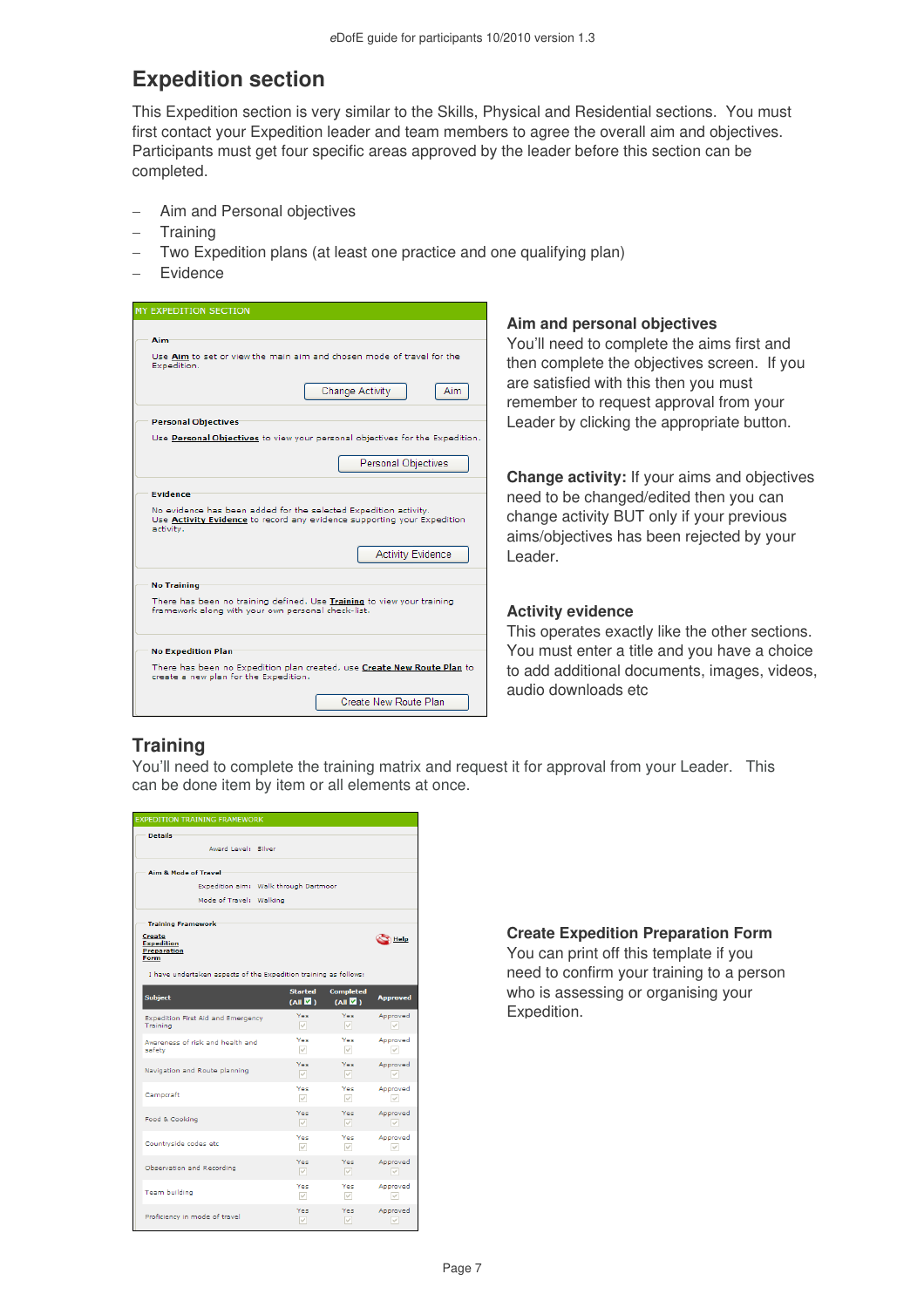### **Expedition plans (practice and qualifying)**

| PLAN NEW EXPEDITION                                                                        |                                                                                                                                                  |
|--------------------------------------------------------------------------------------------|--------------------------------------------------------------------------------------------------------------------------------------------------|
| <b>Expedition Details</b>                                                                  |                                                                                                                                                  |
| Name/Title:                                                                                |                                                                                                                                                  |
|                                                                                            | $\bigcirc$ Help                                                                                                                                  |
| Practice Expedition:                                                                       | $\odot$ Yes $\bigcirc$ No                                                                                                                        |
| Location:                                                                                  | A                                                                                                                                                |
|                                                                                            |                                                                                                                                                  |
|                                                                                            | $\sim$                                                                                                                                           |
| <b>Expedition Date</b>                                                                     |                                                                                                                                                  |
| Start Date:                                                                                | <b>MARK</b>                                                                                                                                      |
|                                                                                            |                                                                                                                                                  |
| Number of Days:                                                                            | 1                                                                                                                                                |
| <b>Proposed Hours of Planned Activity</b>                                                  |                                                                                                                                                  |
| Journeying:                                                                                |                                                                                                                                                  |
|                                                                                            |                                                                                                                                                  |
| Exploring:                                                                                 |                                                                                                                                                  |
| <b>Provider Details</b>                                                                    |                                                                                                                                                  |
|                                                                                            | Please tick to show who is running your expedition, either your Operating Authority, or an<br>external organization (Approved Activity Provider) |
| AAP:                                                                                       | ш                                                                                                                                                |
| OA:                                                                                        | П                                                                                                                                                |
|                                                                                            |                                                                                                                                                  |
| <b>Expedition supervisor Details</b><br>Name:                                              |                                                                                                                                                  |
|                                                                                            |                                                                                                                                                  |
| Position:                                                                                  |                                                                                                                                                  |
| Email:                                                                                     |                                                                                                                                                  |
|                                                                                            |                                                                                                                                                  |
|                                                                                            | Area Code - Number                                                                                                                               |
| Normal Contact Number:                                                                     |                                                                                                                                                  |
| <b>Emergency Contact Number:</b>                                                           |                                                                                                                                                  |
|                                                                                            |                                                                                                                                                  |
| <b>Route Summary</b>                                                                       |                                                                                                                                                  |
| ABG.<br>$\mathbf{p}$<br>¥<br>沿 白                                                           | <b>48696687</b>                                                                                                                                  |
| в<br>U.<br>Ι<br>∍<br>≡<br>草<br>▤                                                           | ŧΞ<br>钟 讲<br>ŝ≡                                                                                                                                  |
|                                                                                            |                                                                                                                                                  |
|                                                                                            |                                                                                                                                                  |
| Support File(s)                                                                            |                                                                                                                                                  |
|                                                                                            | You can add a supporting file to your route plan, by entering a description then                                                                 |
| selecting and uploading below.                                                             |                                                                                                                                                  |
|                                                                                            |                                                                                                                                                  |
| File Description:                                                                          |                                                                                                                                                  |
|                                                                                            |                                                                                                                                                  |
| Select new support file:                                                                   | Browse                                                                                                                                           |
|                                                                                            |                                                                                                                                                  |
| Notes:                                                                                     |                                                                                                                                                  |
| Allowed picture/graphic file formats/extensions are:                                       |                                                                                                                                                  |
| .jpg, .jpeg, .jpe, .gif, .bmp, .png<br>Allowed video/movie file formats/extensions are:    |                                                                                                                                                  |
| .mpg, .mpeg, .mp4, .avi, .mov, .wmv, .flv<br>Allowed document file formats/extensions are: |                                                                                                                                                  |
| .doc, .docx, .xls, .xlsx, .pdf, .txt, .rtf                                                 |                                                                                                                                                  |
|                                                                                            |                                                                                                                                                  |
|                                                                                            | Upload                                                                                                                                           |
| Your Group and Preferred Leader                                                            |                                                                                                                                                  |
|                                                                                            | The alert will be sent to the selected leader if you request for approval.                                                                       |
| DofE Group:                                                                                | <b>EXAMPLE Group1</b><br>$\overline{\phantom{a}}$                                                                                                |
| Preferred Leader:                                                                          | Test Name                                                                                                                                        |
|                                                                                            |                                                                                                                                                  |
| Save                                                                                       | Save & Request Approval                                                                                                                          |

When the plan has been saved, the following function appears:

| <b>Route Summary</b>          | Detail: Travel through Breacon Beacons doing<br>3.5hrs journeying and 3.5hrs exploring of<br>the local wildlife per day.                              |                             |
|-------------------------------|-------------------------------------------------------------------------------------------------------------------------------------------------------|-----------------------------|
|                               | My other team members are J Wood, S<br>Dutton, D Taylor and T Hunt.<br>I will upload a routecard and green form<br>documents for further information. |                             |
| <b>Expedition Plan Status</b> |                                                                                                                                                       |                             |
| Current status: Submitted     |                                                                                                                                                       | <b>Create Green</b><br>Form |

**You must complete one plan for your practise and one plan for your qualifying expedition then get them both approved by your Leader. The system requires each individual to complete and submit the plans, but these should be identical for each team member.** 

#### **1. Agree a 'Primary team member'**

Before you begin this part with your team members, agree with your Leader a primary team member who will produce what the whole team will be entering so you will not get different plans and cause any confusion with your Leader.

#### **2. Complete the form with the information given to you by your leader/primary team member.**

**a. Name/Title** – this could be the team name for example: 'Bronze Team 1 - 2010 practice' or something really imaginative!

**b. Proposed Hours** – this should be across the whole expedition e.g. a Bronze expedition maybe eight hours journey and seven hours exploring over the two days.

**c. Provider Details** – most teams will be using OA (Operating Authority) as the provider. For example your school/group is organising the expedition.

**d. If you do not have all the information** – If you do not have every detail (for example the supervisor contacts) you can state 'Do not know' then save the work and add in the information later on. However you shouldn't click 'save and request approval' because once your Leader approves the plan you won't have the opportunity to edit it.

#### **e. Team members' name**

We would like you to enter your team members' names within the 'Route Summary' free text box or upload a separate list with the supporting files.

#### **f. Brief description of route**

Give a brief description of the expedition, where you are going and what you plan to do.

#### **g. Supporting files and attachments**

You can now upload maps / routecards / equipment lists/menus / Wild Country green forms / overseas blue forms etc. to support your plan.

#### **3. Expedition green form**

If you are going to Wild Country - you can create a green form. Clicking the 'Create Green Form' at the very bottom of the plan will create a Word document on which you can enter the details and then upload into your plan.

**Note:** the form is a XML file which cannot be uploaded into eDofE. You must first save this as Word document (.doc) file instead of XML.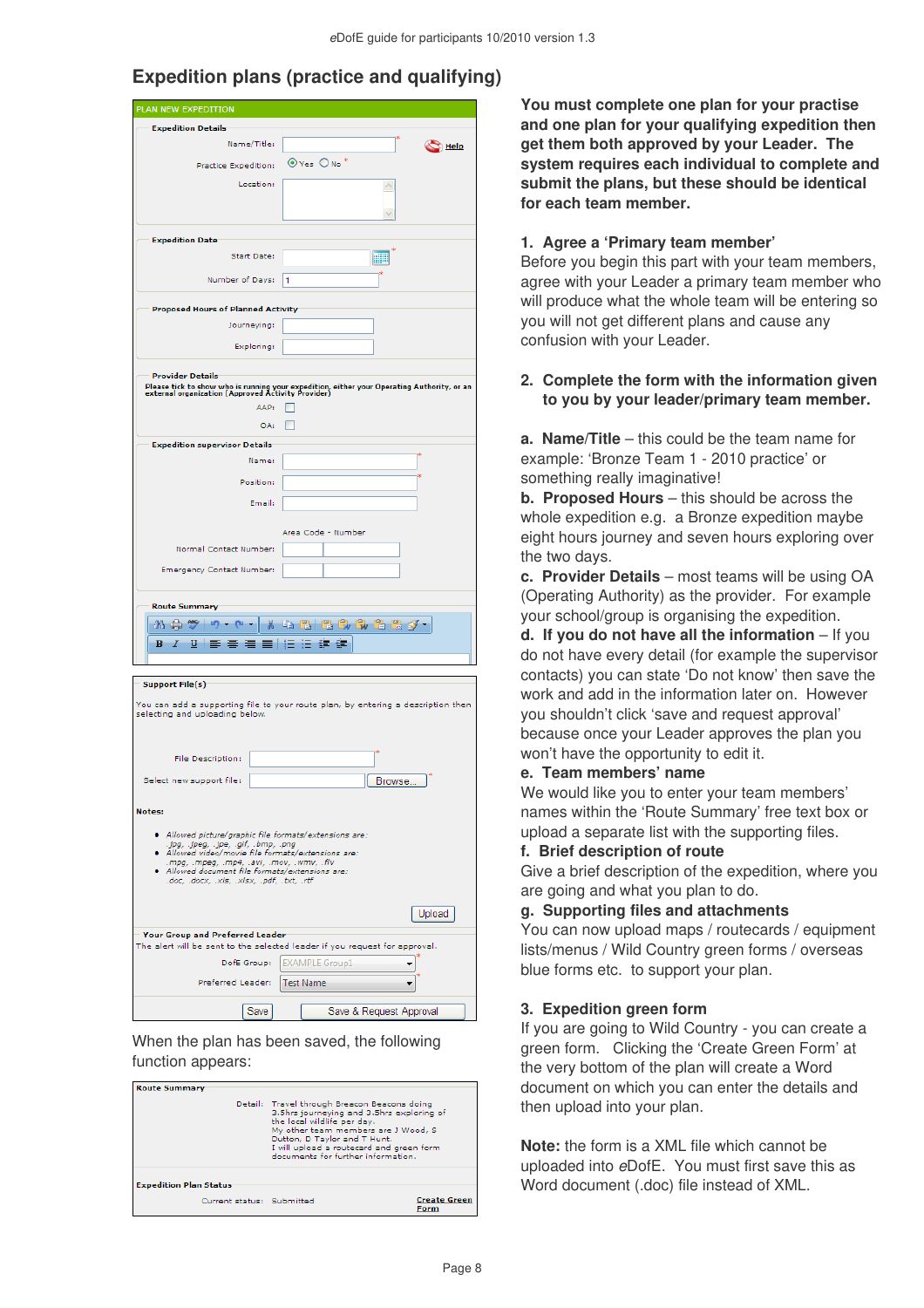### How to record evidence

You should be collecting evidence of what you did / achieved throughout your DofE programme as this will show your Leader what you have been achieving. Any evidence you collect will also be a great addition for your Achievement Pack. You can record evidence and get it approved by your DofE Leader through your eDofE account.

If possible, convert any non electronic evidence that you have, such as written statements and printed pictures to an electronic format by scanning. You can also upload MP4 video images. There are plans to enable you to upload MP3 audio files.

You must have set the sectional timescales before you can begin recording evidence. Expedition and Residential (Gold only) sections do not require a duration.

- 1. Click your DofE programme level (e.g. Bronze, Silver or Gold)
- 2. Click on the relevant section name
- 3. Click on 'Activity Evidence'

| <b>MY DofE</b>                        | PHYSICAL SECTION - EVIDENCE                                 |
|---------------------------------------|-------------------------------------------------------------|
| <b>LEVELS</b>                         | The objective I have set myself for my PHYSICAL Section is  |
| <b>BRONZE</b>                         | Help                                                        |
| Overview                              |                                                             |
| VOLUNTEERING                          | The personal goals I have set rgrg<br>myself are:           |
| PHYSICAL                              |                                                             |
| $\blacksquare$ SKILL                  | The activity I have chosen: Ballroom Dancing                |
| <b>EXPEDITION</b>                     | <b>Evidence List</b>                                        |
| <b>PERSONAL</b><br><b>INFORMATION</b> | No Evidence has been added for the current activity.        |
| PERSONAL<br><b>PREFERENCES</b>        | <b>Upload Multiple Picture Evidence</b><br>Add New Evidence |

- 4. Click on 'Add New Evidence' or click 'Add multiple image evidence' (See page 10 this permits you to upload multiple images, name them appropriately and request permission from your Leader.
- 5. If you click 'Add New Evidence' then fill in the 'Evidence Title'.

| <b>Evidence Details</b>                                                                                                                                                                                                                                                                                                                                                       |                                                                                                 |
|-------------------------------------------------------------------------------------------------------------------------------------------------------------------------------------------------------------------------------------------------------------------------------------------------------------------------------------------------------------------------------|-------------------------------------------------------------------------------------------------|
| Evidence Title:                                                                                                                                                                                                                                                                                                                                                               | My first dance lesson<br>Help<br>for my Physical                                                |
| 489<br>$H \rightarrow$<br>$17 - 14 - 1$                                                                                                                                                                                                                                                                                                                                       | $\mathcal{V}$ to a la c $\mathcal{O}$ .                                                         |
| B<br>U<br>Ι                                                                                                                                                                                                                                                                                                                                                                   | 挂<br>Æ<br>課 課                                                                                   |
|                                                                                                                                                                                                                                                                                                                                                                               |                                                                                                 |
| <b>Support File</b>                                                                                                                                                                                                                                                                                                                                                           |                                                                                                 |
|                                                                                                                                                                                                                                                                                                                                                                               |                                                                                                 |
| File Description:<br>selecting and uploading below.                                                                                                                                                                                                                                                                                                                           | Attach iPadio<br>You can add a supporting file to your evidence, by entering a description then |
| Select new support file:                                                                                                                                                                                                                                                                                                                                                      | Browse                                                                                          |
| Notes:                                                                                                                                                                                                                                                                                                                                                                        |                                                                                                 |
| · Allowed picture/graphic file formats/extensions are:<br>.jpg, .jpeg, .jpe, .gif, .bmp, .png<br>· Allowed video/movie file formats/extensions are:<br>.mpg. .mpeg. .mp4, .avi, .mov, .wmv, .flv<br>· Allowed document file formats/extensions are:<br>doc, docx, xls, xlsx, pdf, txt, rtf<br>· Allowed presentation file formats/extensions are:<br>.ppt, .pptx, .pps, .ppsx | Upload                                                                                          |
| Your Group and Preferred Leader                                                                                                                                                                                                                                                                                                                                               | The alert will be sent to the selected leader if you request for approval.                      |
| DofE Group:                                                                                                                                                                                                                                                                                                                                                                   | <b>EXAMPLE Group1</b>                                                                           |

6. Complete the text field if you wish to provide written evidence. If you waited a while before uploading evidence then enter the date of the activity. Click 'Update' if you only want to save the text.

7. You will then have the opportunity to add a supporting file or attach an IPadio recording. Fill in 'File Description' and click 'Browse…' or click 'Attach IPadio' (see below on what this is).

Click 'Upload' and this will save the work. Now you decide whether to get it approved by your leader.

8. If you are happy with the work then click 'Save & request approval'. Your DofE Leader will be now be notified. They will be able to see and approve your evidence the next time they sign in.

If you wish to edit the evidence later on, then click 'Update' to save the work but don't forget to request it for approval.

**Attach IPadio (Being designed)** if you gave your eDofE ID number to your instructor / Supervisor / Assessor then they can call a dedicated telephone number and leave you an audio recording. This can be attached to your evidence. There is a separate guide on how this works.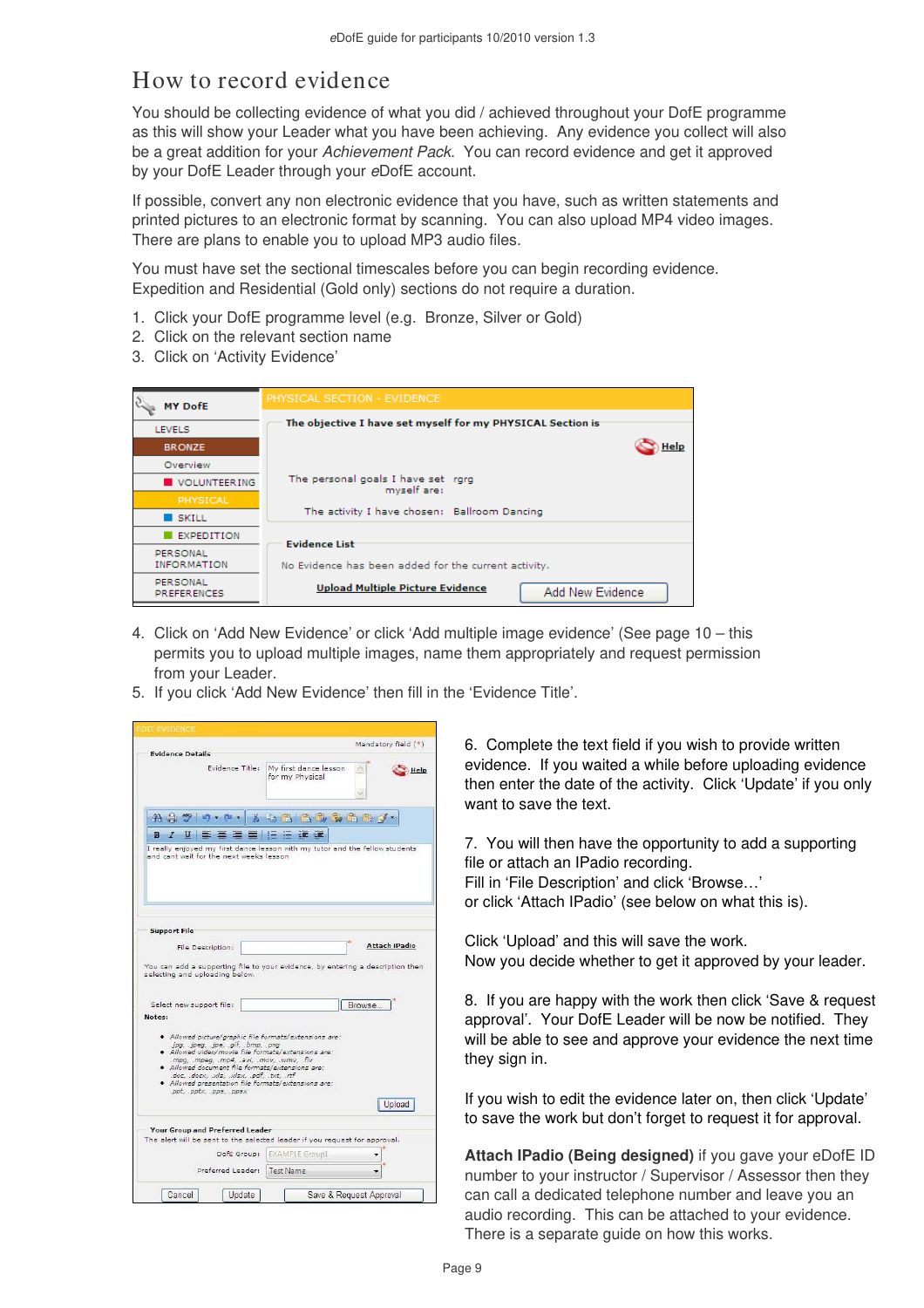#### **Upload multiple images**

You can upload multiple images into your eDofE account. You'll need to go to your chosen section, click 'Activity Evidence' and then click 'Upload Multiple Picture Evidence'.

**Note:** This function will only permit uploading of images and not documents (Word / PowerPoint / video / audio etc)

| <b>Evidence</b>                                                                                                                                                                     |                                                            |                   |
|-------------------------------------------------------------------------------------------------------------------------------------------------------------------------------------|------------------------------------------------------------|-------------------|
| You have 6 items of evidence for the selected Physical activity.<br>Use Activity Evidence to view/edit them or to record any further evidence<br>supporting your Physical activity. |                                                            |                   |
|                                                                                                                                                                                     |                                                            | Activity Evidence |
|                                                                                                                                                                                     |                                                            |                   |
| <b>MY DofE</b>                                                                                                                                                                      | PHYSICAL SECTION - EVIDENCE                                |                   |
| <b>LEVELS</b>                                                                                                                                                                       | The objective I have set myself for my PHYSICAL Section is |                   |
| <b>BRONZE</b>                                                                                                                                                                       |                                                            | Help              |
| Overview                                                                                                                                                                            |                                                            |                   |
| VOLUNTEER ING                                                                                                                                                                       | The personal goals I have set rorg<br>myself are:          |                   |
| PHYSICAL                                                                                                                                                                            |                                                            |                   |
| <b>SKILL</b>                                                                                                                                                                        | The activity I have chosen: Ballroom Dancing               |                   |
| <b>EXPEDITION</b>                                                                                                                                                                   | <b>Evidence List</b>                                       |                   |
| PERSONAL<br><b>INFORMATION</b>                                                                                                                                                      | No Evidence has been added for the current activity.       |                   |
| PERSONAL<br><b>PREFERENCES</b>                                                                                                                                                      | <b>Upload Multiple Picture Evidence</b>                    | Add New Evidence  |

| PHYSICAL SECTION - EVIDENCE MULTI-UPLOAD                                                                                                                           |               |                |
|--------------------------------------------------------------------------------------------------------------------------------------------------------------------|---------------|----------------|
| Multiple Picture Upload<br>Only picture files with the following extensions are allowed to<br>be uploaded using this page - .jpg, .jpeg, .jpe, .gif, .bmp,<br>.png |               | <b>Help</b>    |
| C:\fakepath\dance1.jpg                                                                                                                                             | <b>Select</b> | <b>XRemove</b> |
| C:\fakepath\dance2.jpg                                                                                                                                             | Select        | <b>XRemove</b> |
| C:\fakepath\dance3.jpg                                                                                                                                             | Select        | <b>XRemove</b> |
| Add More                                                                                                                                                           |               |                |
|                                                                                                                                                                    |               | Upload files   |
|                                                                                                                                                                    |               | Cancel         |

You can now upload multiple images and you can add even more images by clicking 'Add more'

Press 'Upload Files'

| Uploaded 16% (16) Total 100                       |  |  |
|---------------------------------------------------|--|--|
|                                                   |  |  |
| Uploading 5% (5) of 100                           |  |  |
| File: dance1.jpg is being uploaded for processing |  |  |

| Total uploaded pictures: 3                                                                                                                                                                                                                                                                          |                       |         | Help   |
|-----------------------------------------------------------------------------------------------------------------------------------------------------------------------------------------------------------------------------------------------------------------------------------------------------|-----------------------|---------|--------|
| File Description                                                                                                                                                                                                                                                                                    |                       | Picture | Remove |
| dance1 jpg                                                                                                                                                                                                                                                                                          |                       |         | **     |
| dance2 jpg                                                                                                                                                                                                                                                                                          |                       |         |        |
| dance3_jpg                                                                                                                                                                                                                                                                                          |                       |         | 次次     |
| * This text will also be used as the evidence title.                                                                                                                                                                                                                                                |                       |         |        |
| This image is below the minimum resolution standard to be used for your<br>Doff Achievement Pack.<br>Try and upload a higher quality version if possible.<br>The current image may result in the same poor quality being replicated in<br>vour Achievement Pack.<br>Your Group and Preferred Leader |                       |         |        |
| The alert will be sent to the selected leader if you request for approval.<br>DofE Group:                                                                                                                                                                                                           | <b>EXAMPLE Group1</b> |         |        |
| Preferred Leader:                                                                                                                                                                                                                                                                                   | fake namemk4          |         |        |

#### The system will summarise what you have just uploaded.

You can now change the name of each image and you can decide to save by pressing 'Update'.

#### **OR**

Request approval for the work so they can be checked and approved by your Leader. If you do then your Leader will get a separate alert for each image.

For example – they will get three separate alerts for the three dance images you have just requested approval for but they can mass approve them all through their own alert screen.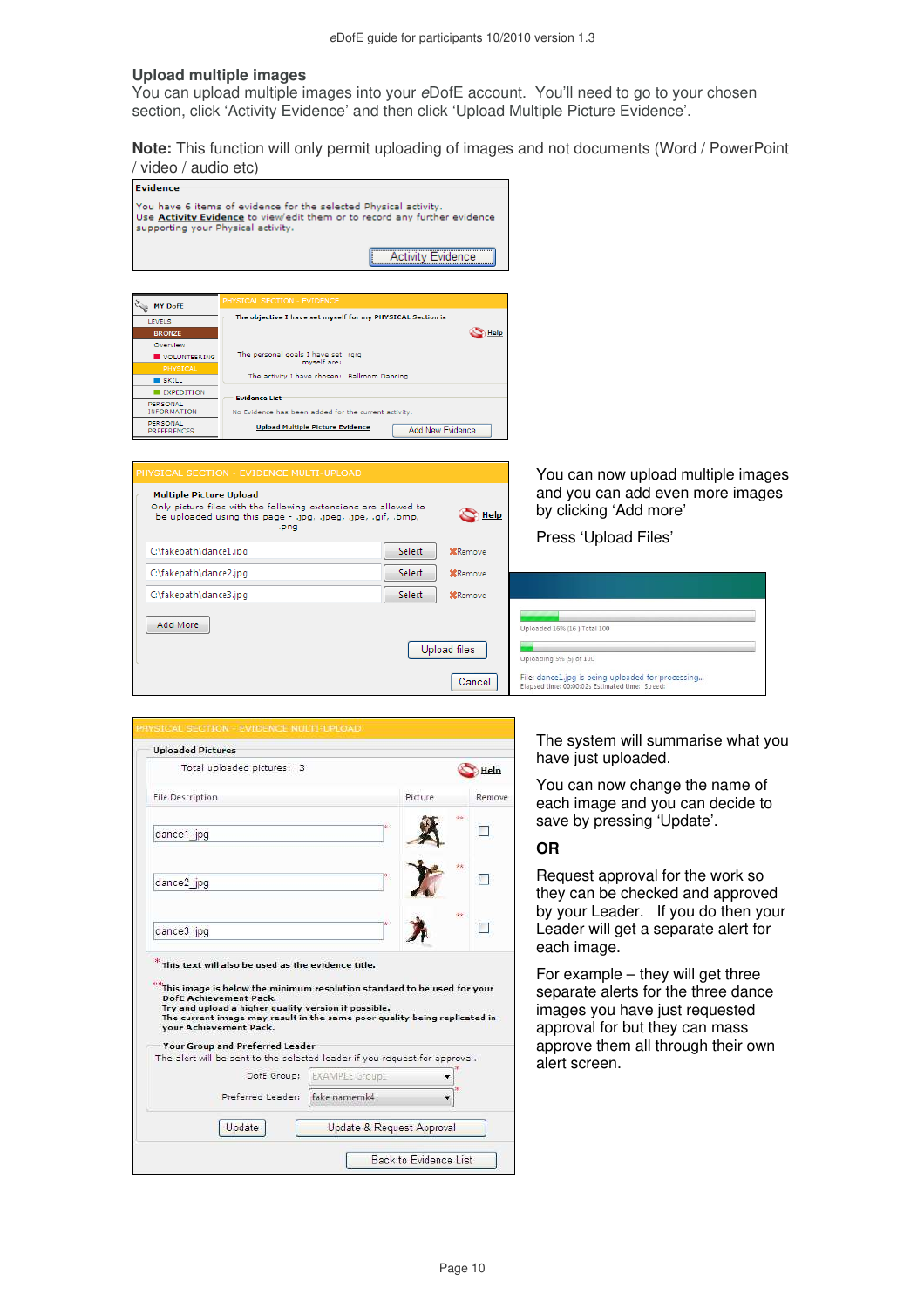### Get approval of a section

You must send an alert to your Leader to confirm the section is awaiting their approval. Until they do this then you cannot achieve your Award.

Before you can achieve your Award, all of your sections must be confirmed by your Leader. The system will inform you when these two rules are met:

- a. The minimum timescales for a section has passed.
- b. These areas in your sections have all been approved: aims / objectives / evidence / expedition training / expedition plans. Items which are draft, submitted or rejected means they are not approved.
- 1. The option to submit your section for approval will appear when you select your section name. It will be greyed out if you haven't met the two rules (see below).

| <b>MY DofE</b>                 | <b>SKILL SECTION - OVERVIEW</b>               |                                            |
|--------------------------------|-----------------------------------------------|--------------------------------------------|
| <b>LEVELS</b>                  |                                               | <b>Submit Section as Completed</b>         |
| <b>BRONZE</b>                  | <b>Objectives</b>                             |                                            |
| Overview                       | Planned start date: 8/1/2009                  |                                            |
| VOLUNTEERING                   |                                               |                                            |
| <b>PHYSICAL</b>                | Earliest completion date: 11/1/2009           |                                            |
| <b>SKILL</b>                   | My chosen activity: Care of cats <sup>1</sup> |                                            |
| <b>EXPEDITION</b>              |                                               | My personal goals: Take care of my pet cat |
| PERSONAL<br><b>INFORMATION</b> |                                               | Current status: Awaiting Approval          |
| PERSONAL<br><b>PREFERENCES</b> |                                               | <b>Objectives</b>                          |
| WAN                            |                                               |                                            |

2. As soon as the two conditions are met then you can submit this section to your chosen DofE Leader. If you want to keep uploading evidence then don't fill this in until you want to.

| <b>MY DofE</b>                 | <b>SKILL SECTION - OVERVIEW</b>                                                                                                                                                           |  |  |  |
|--------------------------------|-------------------------------------------------------------------------------------------------------------------------------------------------------------------------------------------|--|--|--|
| <b>LEVELS</b>                  | Your Skills Section is ready to be completed. You need to click the submit                                                                                                                |  |  |  |
| <b>BRONZE</b>                  | button to submit the Section to your Leader. Your Leader will then check<br>O<br>the Section Activities and mark the Section as 'completed' if satisfied.                                 |  |  |  |
| Overview                       | However, you will be allowed to continue with your Section Activities until<br>the section is marked as 'completed' even after submitting the section.<br>Your Group and Preferred Leader |  |  |  |
| VOLUNTEERING                   |                                                                                                                                                                                           |  |  |  |
| <b>PHYSICAL</b>                | The alert will be sent to the selected leader if you request for approval.                                                                                                                |  |  |  |
| <b>SKILL</b>                   | <b>EXAMPLE Group1</b><br>DofE Group:                                                                                                                                                      |  |  |  |
| <b>EXPEDITION</b>              | <b>Test Name</b><br>Preferred Leader:                                                                                                                                                     |  |  |  |
| PERSONAL<br><b>INFORMATION</b> |                                                                                                                                                                                           |  |  |  |
| PERSONAL<br><b>PREFERENCES</b> | <b>Submit Section as Completed</b>                                                                                                                                                        |  |  |  |

3. When you press the button, an alert will be sent to your Leader who will check your work and formally approve it as completed.

| You are here: > Sections > Skill > Overview |                                 |
|---------------------------------------------|---------------------------------|
| <b>MY DofE</b>                              | Your request has been made.     |
| <b>LEVELS</b>                               | <b>SKILL SECTION - OVERVIEW</b> |
| <b>BRONZE</b>                               |                                 |

You can still upload more evidence but you still need to get your Leader to approve it before you can achieve your Award.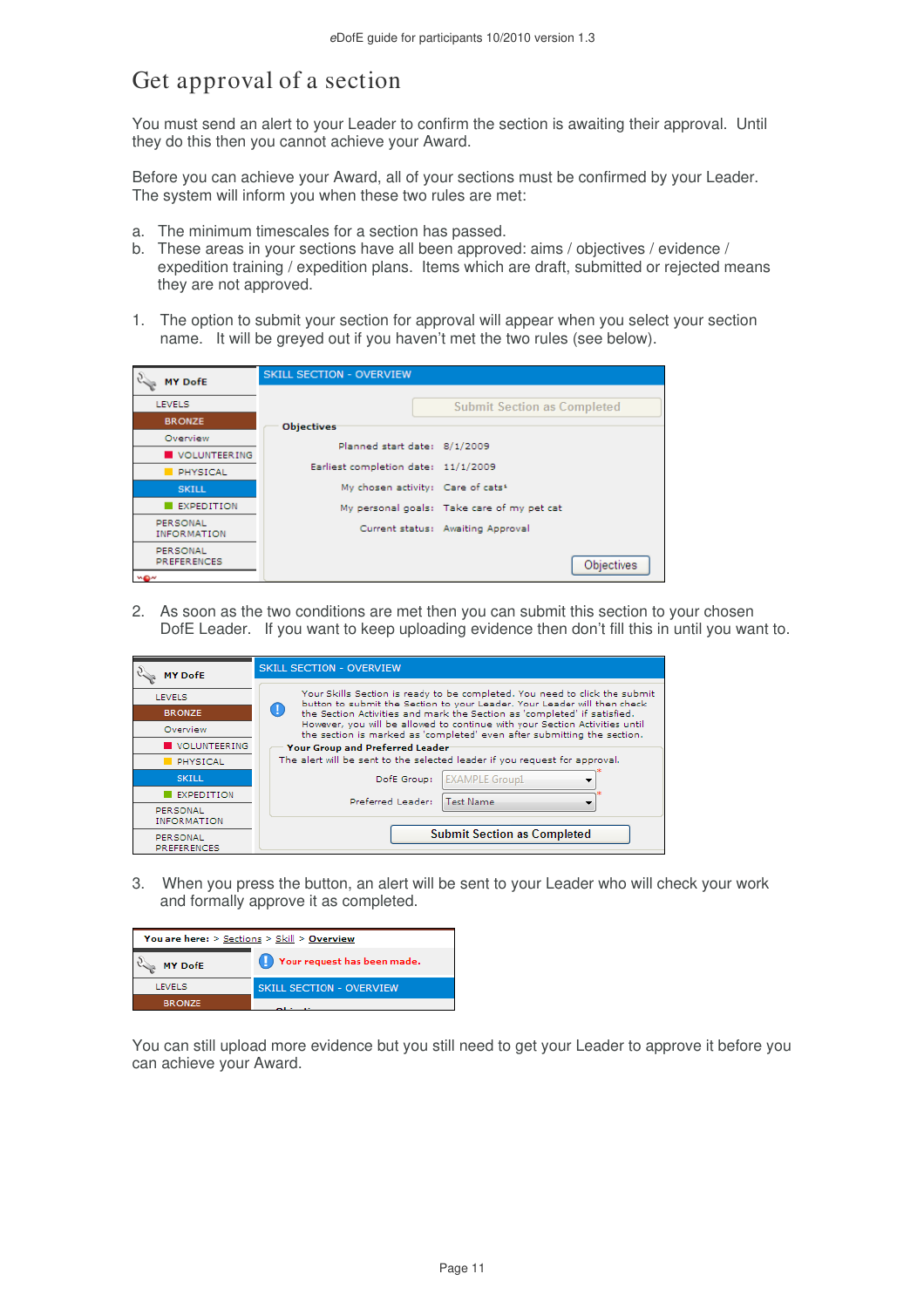# Starting your next DofE programme level

The system will allow you to start your next level of DofE programme if you have completed or finished one or more sections of your current programme. I.e. you want to do two DofE levels at the same time (subject to the age requirements being met).

If you want to start the next level of programme (Bronze to Silver, Silver to Gold or Bronze to Gold), you need to speak to your DofE Leader, complete the relevant application form and provide the necessary fee. You will then have access to your next programme level created within your eDofE account. You will then be able to see each of your different programme levels on the top left of your menu options.

**Note**: You do not receive a different eDofE account when you start the next DofE level. You will still use the eDofE account which you were initially given access to.

#### **Doing two programmes at the same time**

If you are doing two programmes at the same time: i.e. Bronze + Silver or Silver + Gold, you cannot start the next level's section unless you have completed the section in the previous programme. You must first get your Leader to approve that previous section then you can start that section in your next level. E.g. I am doing Silver and Gold at the same time and want to start my Gold Skills section but can't because I haven't yet completed my Silver Skills section.

# Approving your DofE Award

Your DofE Award can only be approved by your Operating Authority once all your sections have been checked and confirmed by your Leader (see page 11).

When all sections have been completed then your Leader will submit your completed programme to your Operating Authority (OA). Now wait as your OA checks your account.

1. If you receive a query from your Leader /OA or DofE Office you can answer it by signing into your account, selecting the relevant level and you will see this message and button:



2. Click on 'Reply Queries' to answer. If you are happy that you have resolved the query then enter reply and press 'Save'. Now inform the enquirer that you have replied.



Note: ALL the messages saved here can be read by your centre's staff, your Operating Authority and Regional Office staff as well as you, so please ensure you are careful with your words when responding!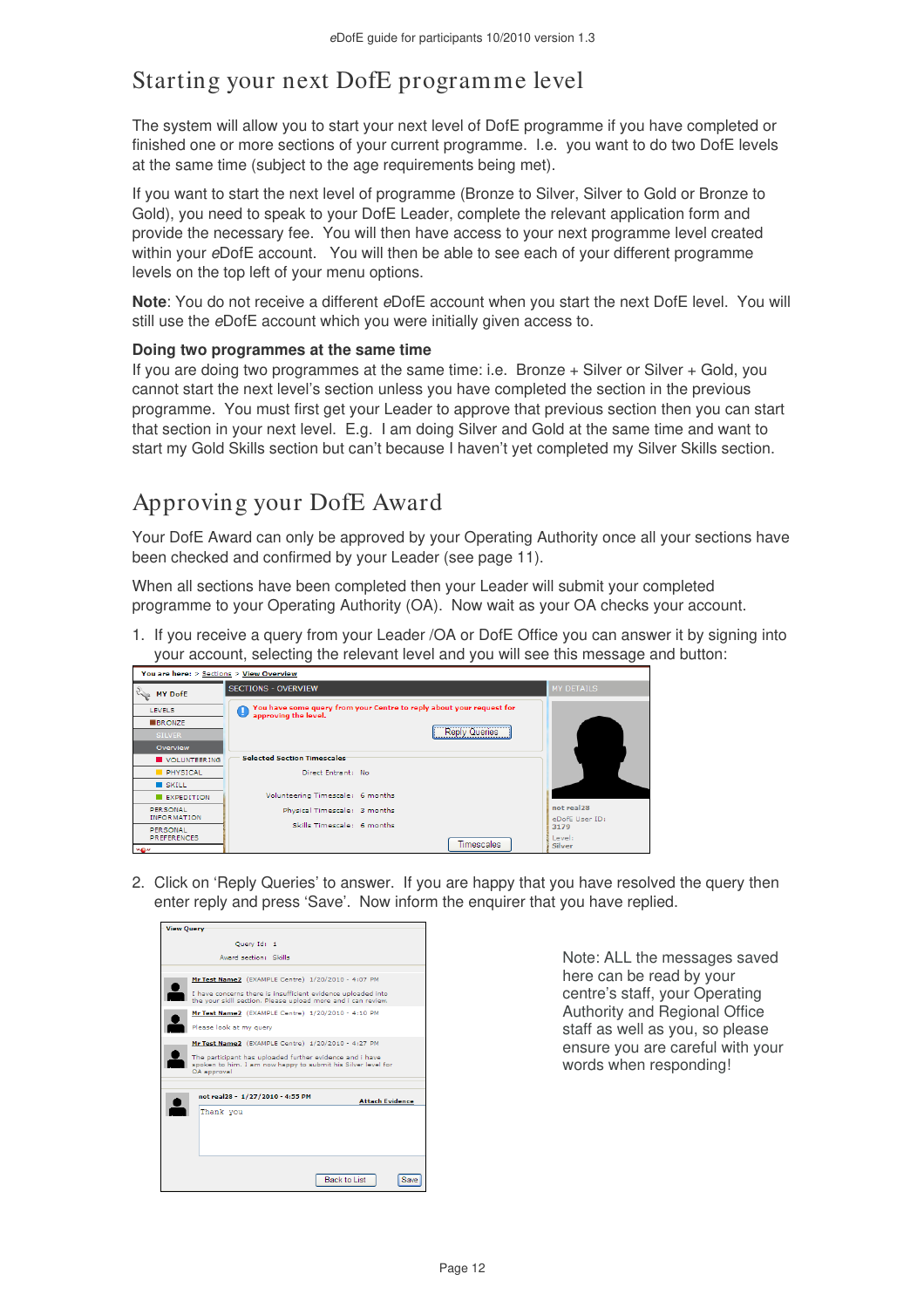3. If you have replied to every query then this message will appear. Now wait for the DofE Office to check your programme.

| You are here: > Sections > View Overview |                                                                                                                                                   |  |
|------------------------------------------|---------------------------------------------------------------------------------------------------------------------------------------------------|--|
| <b>MY DofE</b>                           | <b>SECTIONS - OVERVIEW</b>                                                                                                                        |  |
|                                          |                                                                                                                                                   |  |
| <b>LEVELS</b>                            | You have answered all the queries from your DofE Centre, now you need<br>to wait for their action towards approving the Award Level. Please check |  |
| BRONZE                                   | this page regularly to track the status of your Award approval process.                                                                           |  |
| <b>SILVER</b>                            | View Queries                                                                                                                                      |  |
| Overview                                 |                                                                                                                                                   |  |

4. Once the DofE gives their approval you will be informed of the successful completion of your Duke of Edinburgh's Award. Now await your DofE certificate, badge and the process on how to get your Achievement Pack.

### Achievement Pack

Once your Award has been approved by the OA, or DofE Office for Gold, you will be given the option to create your Achievement Pack. You will be signposted to a template for your level – Bronze, Silver or Gold - and will be able to drag and drop in your evidence and capture all your best memories and achievements, to create a personal record and memory book to keep.

Once you've assembled your Achievement Pack online, you'll then be able to either print off a free PDF of your book or pay a little more to upgrade to a leatherette or hardback version.

There is a separate guide available on eDofE to help you with your Achievement Pack.

### Backdated activity

The system allows you to **backdate one section per programme for up to three months.** As soon as this is approved, the system will not permit you to backdate any more sections for that programme. The system allows you to enter a sectional start date **before** the expected start date of your DofE. For example if you start your Bronze DofE on 1 March 2009 but have done work for your Bronze Skills starting 1 January 2009.

This message will inform you of your start date and whether you want to backdate a section. Please ensure you want to do this because the system will not permit you to backdate another section.



### Moving to a new centre or Operating Authority

There will be a function to move to another centre within your Operating Authority (OA) or another OA. If you want to move to a new group with your centre just speak to your DofE Leader.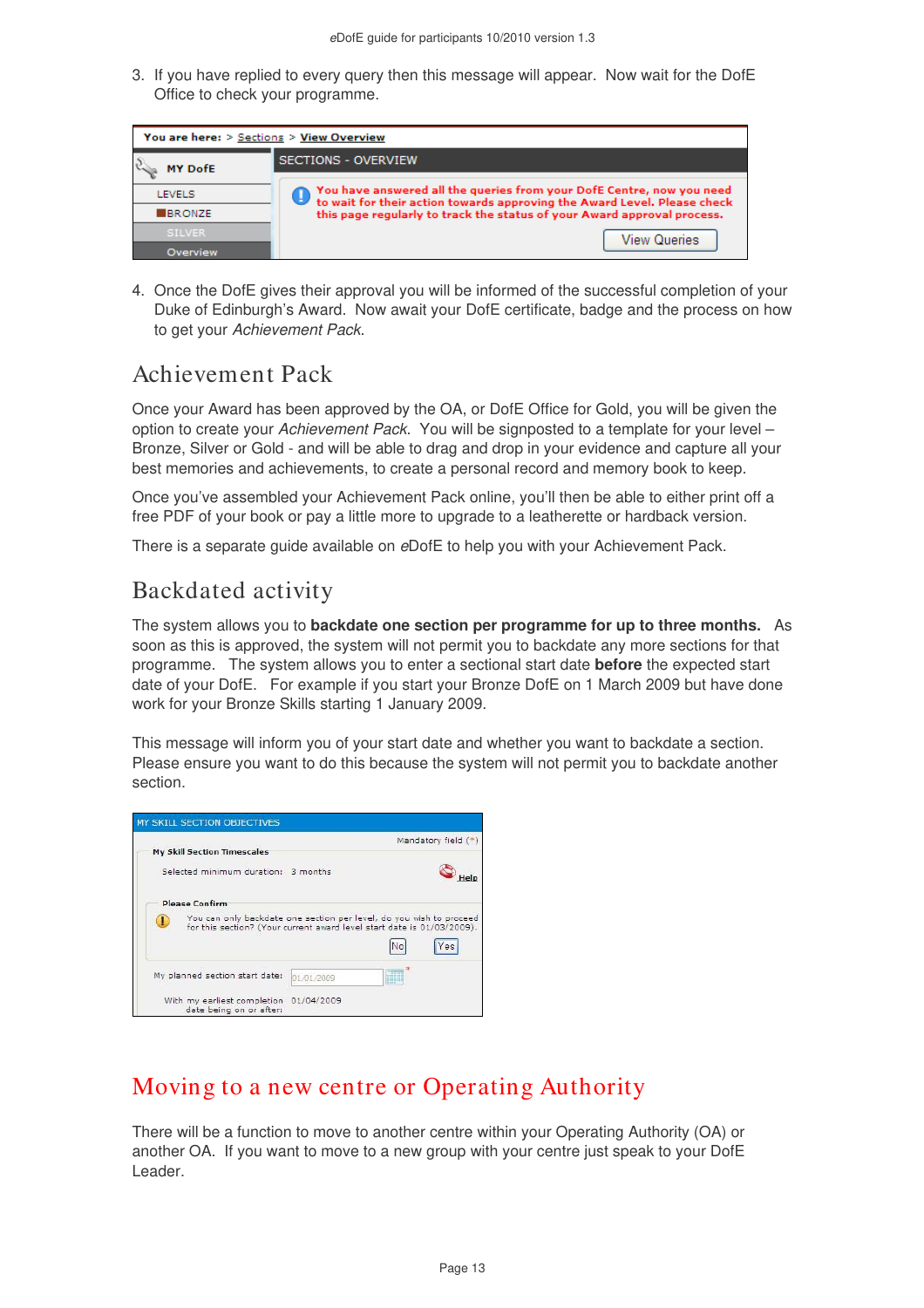# Progress bar

The progress bar represents activity or evidence being updated or uploaded for each of the sections. The base measurement used is one piece of evidence per month. This will represent a certain % progress dependent on how many months you are doing for a section. Selecting an activity, deciding on your aims and objectives will also provide a set percentage increase.

This bar is only used as an 'indicator' of your activity progress which has been made. Your DofE Leader may use this bar to see how you are doing on your DofE programme.

You can still be doing activities outside of eDofE but not uploading any evidence. You can upload batches of evidence whenever you like or at the very end of the period. You should speak to your Leader about when you like to upload evidence so they understand your plans.

| <b>PROGRESS</b> |
|-----------------|
| Volunteering    |
| 5%              |
| Physical        |
| 25%             |
| <b>Skill</b>    |
| 0%              |
| Expedition      |
| 100%            |
| Residential     |
| 100%            |
| Time left       |
| 512 days        |

The 'time left' measurement is the minimum period of time that you must pass before your DofE can be completed. You can still continue after the time has passed and the system will not stop work being uploaded etc.

**Note:** The progress bar is not used to indicate whether a section can be approved on eDofE. Your Leader can still approve a section even if your bar shows 1% or 100% progress.

### Updating your personal details

To update/change your personal details:

- 1. Go to 'HOME' and click 'PERSONAL INFORMATION'
- 2. Click on 'Personal Details'
- 3. Complete the main personal info fields and click 'Save Changes'

**Note:** Only your Leader can change your full name and date of birth.

- 4. Saving your picture: Upload your picture by clicking 'Browse'. Locate the image in your computer, click 'Open' and then click 'Upload' and you can see it uploading. If successful your picture will appear on the top right of your eDofE account.
- 5. Updating the rest of your profile. You can update all the other areas of information by selecting the tabs on the top bar or selecting the menu on the far left.
- 6. **Automatic lookup of address:** To save time you can just input your postcode in 'Address Information' and press 'Find' and it will list addresses with that postcode. You can then select the correct one. All the details of that address will be inputted automatically into the form

**Note:** You can choose to have a house name or number. You do not need both.

- 7. Select from the drop down menu the type of address
- 8. Click on 'Add' and your details are saved. Continue updating the other options

| PERSONAL INFORMATION |                                                    |                                                                                                             |
|----------------------|----------------------------------------------------|-------------------------------------------------------------------------------------------------------------|
| Main Personal Info   | Mandatory field (*)                                |                                                                                                             |
| Title: Mr            | $\bigotimes_{\text{Help}}$                         |                                                                                                             |
| First Name:          | John                                               |                                                                                                             |
| Middle Name:         |                                                    |                                                                                                             |
| Last Name:           | Brown                                              |                                                                                                             |
| Date of Birth:       | $-1990$<br>$\bullet$ January<br>$\bullet$          |                                                                                                             |
| Town of Birth:       | faketown                                           | <b>Profile Picture</b><br>You can add a picture to your profile, by selecting and uploading an image below. |
| Country of Birth:    | United Kingdom                                     |                                                                                                             |
|                      | Gender<br>Male <sup>(a)</sup><br>Female $\bigcirc$ | Browse<br>Select new picture:                                                                               |
| Primary Language:    | English (EN)<br>$\cdot$                            | Note: Allowed file formats/extensions are: .jpg, .jpeg, .jpe, .gif, .bmp, .png                              |
|                      | Save Changes                                       | Upload                                                                                                      |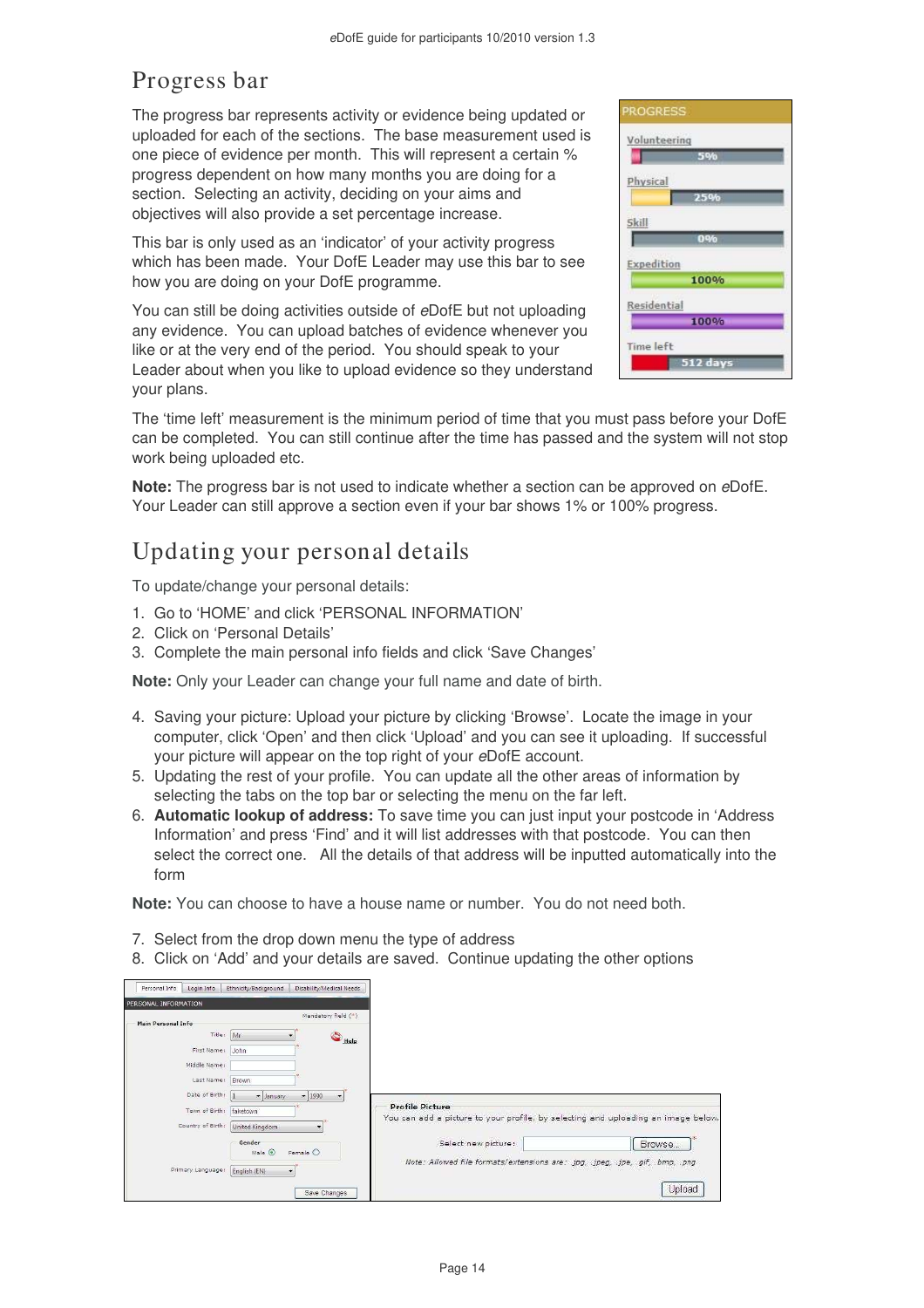# Messaging – sending & receiving

eDofE includes a messaging system allowing you to communicate with your Leader(s) and other participants in your centre.

#### **Sending messages:**

- 1. Click 'MESSAGING'
- 2. Click 'CREATE MESSAGE'– this will open up a blank template
- 3. Enter a subject
- 4. Choose the person who will receive the message. You can do this by accessing your address book. Click the book icon next to the 'to' field and you will be shown your contacts
- 5. Select the recipient and click 'ok'
- 6. Enter the message text
- 7. Click 'Send Message'– the message will be sent to your recipient.

**Receiving messages:** This can be accessed in a number of ways:

- 1. Click under the Communication and News section: 'New Messages' or click 'MESSAGING' and then click 'RECEIVED MESSAGES'. This will display a listing of your messages
- 2. Click on the relevant one and see a preview.



### Abandon a level

This option is available to you if you want to stop working on a specific level of your DofE. For example: you want to start the next level without finishing off your previous level or you simply do not wish to do your DofE anymore.

**Do not use this** if you are just taking a break from your DofE.

Note: You **cannot** achieve that DofE Award once it has gone though this process. Please check that this is definitely what you want because you cannot change your mind later on!

1. Click on 'Abandon this level' (located on your level and 'Overview' – at the very bottom)

Abandon this level

2. The system will ask you twice if you 'Agree'.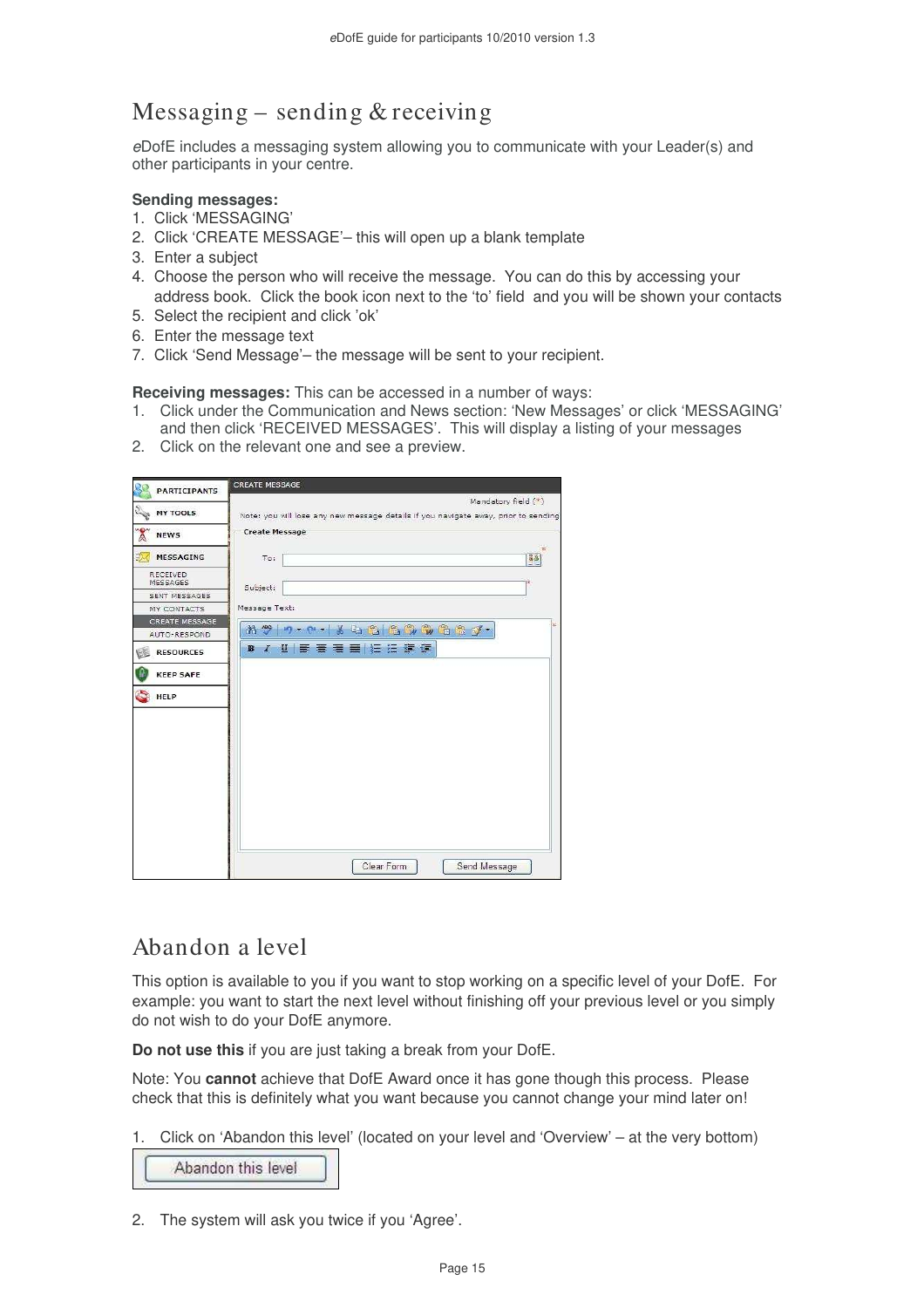|            | I do not agree                                                             | I agree |
|------------|----------------------------------------------------------------------------|---------|
|            |                                                                            |         |
| made void. | If you agree to this then you cannot complete this Award level and will be |         |

3. This will appear confirming an alert has been sent to your Leader. Now await their reply.

| Your Bronze level has now been locked out and made void. This will go to your<br>Doff Leader for their confirmation |                                                     |  |
|---------------------------------------------------------------------------------------------------------------------|-----------------------------------------------------|--|
| VOID                                                                                                                |                                                     |  |
|                                                                                                                     | Confirmed by: Request sent, yet to be<br>confirmed. |  |
| Date confirmed: n/a                                                                                                 |                                                     |  |

#### 4. If your Leader:

| approves your decision then you will receive this alert<br>a. |            |               |                                     |  |                                 |                       |
|---------------------------------------------------------------|------------|---------------|-------------------------------------|--|---------------------------------|-----------------------|
| <b>Approval Response</b><br>All                               |            |               | Abandon Level Response              |  | <b>Activity Change Response</b> |                       |
| Date                                                          | Alert Type |               | Alert                               |  | Acknowledge                     |                       |
| Alert Type: Abandon Level Response                            |            |               |                                     |  |                                 |                       |
| Friday,<br>October 30.<br>2009                                | Response   | Abandon Level | Abandon Level<br>request confirmed. |  |                                 | View<br><b>Action</b> |

b. declines your decision then you will receive this alert

| ΑII |                   | Abandon Level Response             |                                     |             |                              |
|-----|-------------------|------------------------------------|-------------------------------------|-------------|------------------------------|
|     | Date              | Alert Type                         | Alert                               | Acknowledge |                              |
|     |                   | Alert Type: Abandon Level Response |                                     |             |                              |
|     | 27 August<br>2009 | Abandon Level<br>Response          | Abandon Level<br>request withdrawn. |             | <b>View</b><br><b>Action</b> |

5. If your level was successfully abandoned then you cannot upload any work now as the sections are locked. As a participant, you will see this if you select the level and 'Overview'.

| <b>MY TOOLS</b> | <b>VOID</b>                |                                       |
|-----------------|----------------------------|---------------------------------------|
|                 |                            |                                       |
| <b>LEVELS</b>   |                            | Confirmed by: Mr Test Name - (EXAMPLE |
| <b>BRONZE</b>   |                            | Centre)                               |
| Overview        | Date confirmed: 27/08/2009 |                                       |

### Change an activity

The system gives you the opportunity to change your sectional activity. You should only change activity if there is a situation which arises where it is outside of your control - for example, in your Physical section hockey training/games were cancelled because the team folded or you have been injured and cannot continue this activity.

**Why doesn't the change activity option appear?** Your initial set of objectives and all your previous evidence must first be approved by your Leader before the option to change activity appears on this screen.

1. Go to the relevant section and click on 'Change Activity'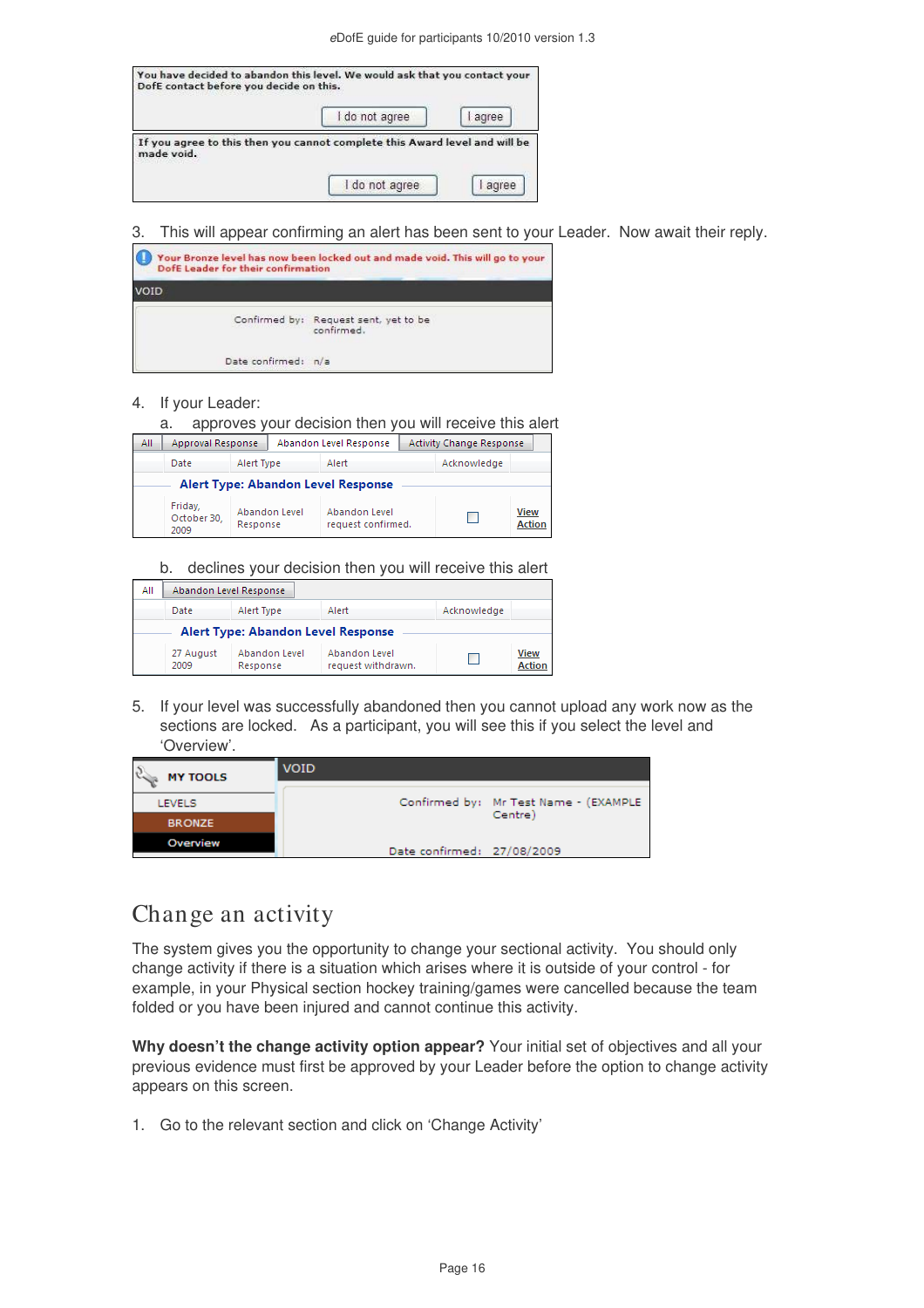| <b>MY DofE</b>                        | PHYSICAL SECTION - OVERVIEW         |  |                        |  |  |
|---------------------------------------|-------------------------------------|--|------------------------|--|--|
|                                       |                                     |  |                        |  |  |
| <b>LEVELS</b>                         | <b>Objectives</b>                   |  |                        |  |  |
| <b>BRONZE</b>                         | Planned start date: 4/7/2009        |  |                        |  |  |
| <b>SILVER</b>                         | Earliest completion date: 10/7/2009 |  |                        |  |  |
| Overview                              | My chosen activity: Motocross       |  |                        |  |  |
| VOLUNTEERING                          | My personal goals: rgr              |  |                        |  |  |
| PHYSICAL                              |                                     |  |                        |  |  |
| <b>SKILL</b>                          | Current status: Approved            |  |                        |  |  |
| <b>EXPEDITION</b>                     |                                     |  | <b>Change Activity</b> |  |  |
| <b>PERSONAL</b><br><b>INFORMATION</b> |                                     |  |                        |  |  |
| <b>PERSONAL</b><br><b>PREFERENCES</b> |                                     |  | Objectives             |  |  |

2. You must complete the new activity and fill out the aims and objectives. Click on 'Request Approval'

| MY DofE                        | MY PHYSICAL SECTION OBJECTIVES                                        |                           |
|--------------------------------|-----------------------------------------------------------------------|---------------------------|
| LEVELS                         | <b>My Physical Section Timescales</b>                                 | Mandato                   |
| BRONZE                         | Selected minimum duration:                                            | 6 months                  |
| <b>SILVER</b>                  |                                                                       |                           |
| Overview                       | Planned start date:                                                   | <b>HILL</b><br>07/04/2009 |
| VOLUNTEERING                   | Earliest completion date: 07/10/2009                                  |                           |
| PHYSICAL                       |                                                                       |                           |
| <b>SKILL</b>                   |                                                                       |                           |
| <b>EXPEDITION</b>              | <b>My Physical Section Activity</b>                                   |                           |
| PERSONAL<br><b>INFORMATION</b> | What kind of physical activity do<br>I want to start doing or improve | <b>Extreme sports</b>     |
| PERSONAL<br>PREFERENCES        | at?                                                                   |                           |
| MON<br><b>NEWS</b><br>A        | My chosen activity:                                                   | Skateboarding             |
| MESSAGING                      | Give the reasons why you have<br>changed your activity:               |                           |
| <b>RESOURCES</b>               |                                                                       |                           |
|                                | Cancel                                                                | Request Approval          |

3. Click on 'OK' and an alert will be sent to your Leader. Now wait for your Leader to look into your request.



- 4. Your Leader will send an alert back to you stating **one of these three** messages:
	- a. Approved you can now start on your new activity.
	- b. Conditionally approved please amend your aims and objectives and request approval.
	- c. Denied You must continue on your current activity.

| <b>ALERTS</b>                      |                                             |                                 |                                                                      |             |                              |  |
|------------------------------------|---------------------------------------------|---------------------------------|----------------------------------------------------------------------|-------------|------------------------------|--|
| You have the following New Alerts: |                                             |                                 |                                                                      |             | Help                         |  |
| All                                |                                             | <b>Activity Change Response</b> |                                                                      |             |                              |  |
|                                    | Date                                        | Alert Type                      | Alert                                                                | Acknowledge |                              |  |
|                                    | <b>Alert Type: Activity Change Response</b> |                                 |                                                                      |             |                              |  |
|                                    | Monday,<br>January 25,<br>2010              | Activity<br>Change<br>Response  | Change of Physical<br>section activity is<br>Approved.               |             | <b>View</b><br><b>Action</b> |  |
|                                    | Monday,<br>January 25,<br>2010              | Activity<br>Change<br>Response  | Change of Physical<br>section activity is<br>conditionally Approved. |             | <b>View</b><br><b>Action</b> |  |
|                                    | Monday.<br>January 25,<br>2010              | Activity<br>Change<br>Response  | Change of Physical<br>section activity is Denied.                    |             | <b>View</b><br><b>Action</b> |  |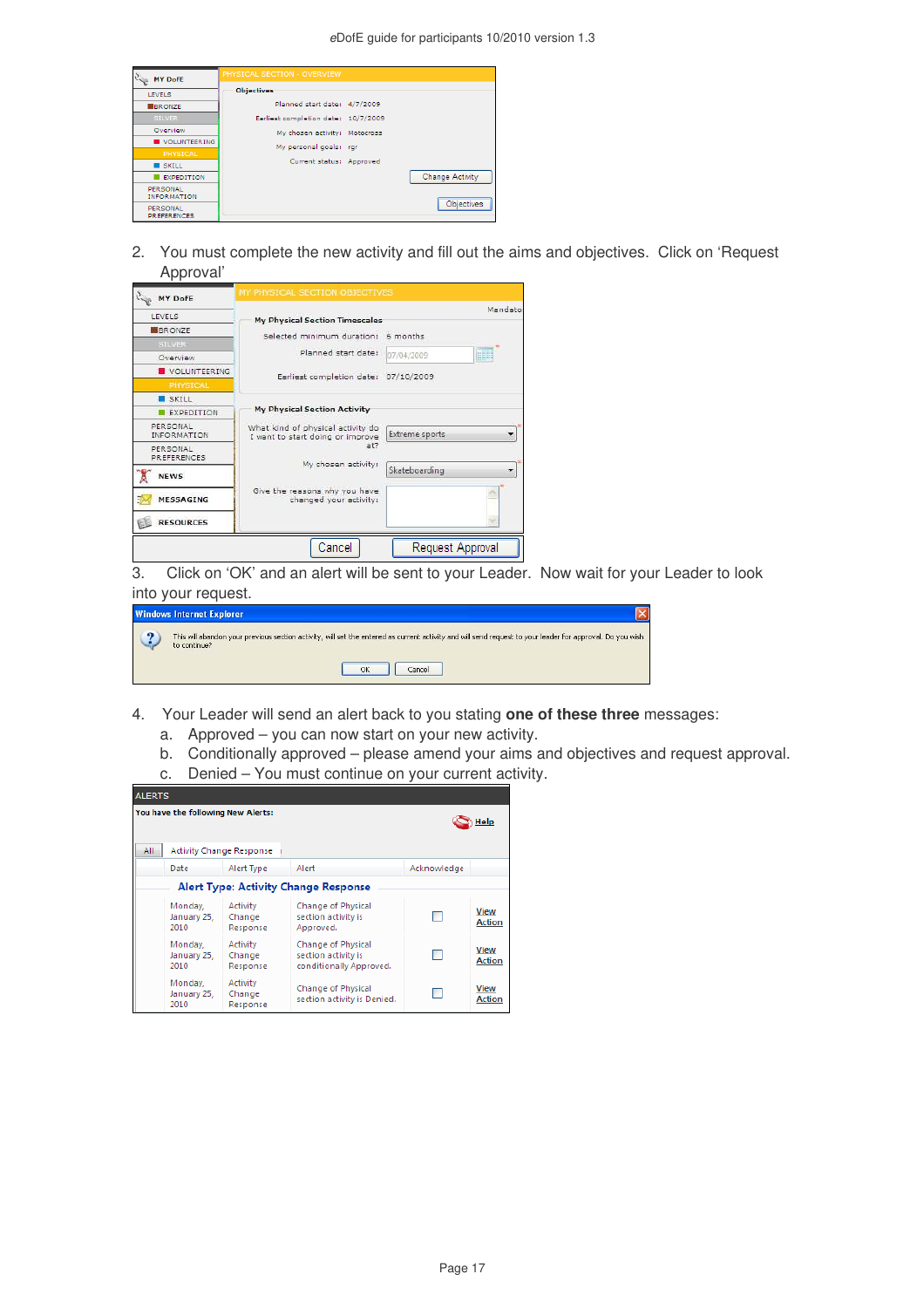# Keeping safe

The DofE gives you the opportunity to make new friends, try out new activities and amaze yourself with what you can achieve! But, for a few, the fun can spoilt by people who do or say things during activities that hurt or are frightening. This may be bullying or harassment or a form of abuse and you can do something about it. This section includes advice on bullying, harassment and abuse, a code of conduct for participants (how we expect you to act whilst doing your DofE) and advice on staying safe.

#### **Reporting Abuse**

If you are being or have been abused, or if you're not sure but feel worried and frightened, tell an adult you trust as soon as possible. This could be a parent or someone else in your family; a DofE Leader; a teacher or counsellor; your doctor or school nurse.

Alternatively, the Report Abuse link will take you to the CEOP (Child Exploitation & Online Protection Centre) reporting page - this is like a virtual police station where you can make a complaint or report a problem. Your problem will be seen by a police officer, or a specialist investigator and they will contact you to let you know what will happen.

You can also speak to the Child Protection Officer at the DofE Head Office: Tel 01753 727400 or email **safeguarding@DofE.org**

In addition, the NSPCC provides a free 24-hour Child Protection Helpline, staffed by experienced social work counsellors, which provides confidential counselling, information and advice for those in England, Wales and Northern Ireland. The telephone number is 0808 800 5000. If using this service, please state at the outset that you are an adult seeking advice and information so that your call can be directed to an appropriate person.

In Scotland, the Child Protection Line helpline, established by the Scottish Executive will provide information about what steps to take if you are concerned about a child. The helpline may be contacted 24 hours a day on 0800 022 3222.

Useful links: NSPCC: **www.nspcc.org.uk** CEOP ThinkYouKnow: **www.thinkuknow.co.uk/11\_16/control/cyberbullying** Teachernet: **www.teachernet.gov.uk/wholeschool/familyandcommunity/childprotection**